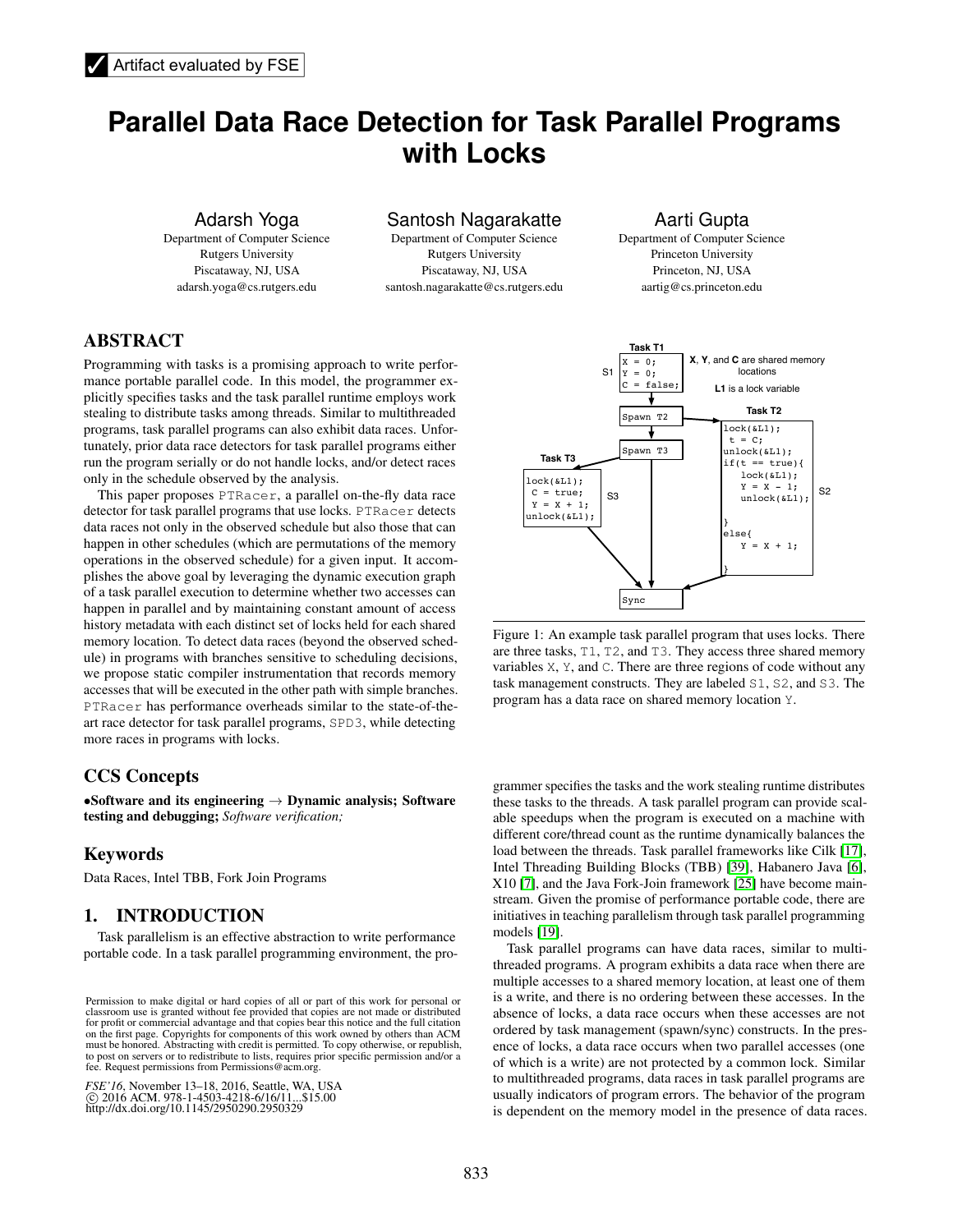<span id="page-1-0"></span>

Figure 2: Workflow of our parallel data race detection algorithm for task parallel programs that use locks.

Further, it can also cause non-deterministic execution. Figure [1](#page-0-0) illustrates an example task parallel program with a data race.

In the terminology of Netzer and Miller [\[33\]](#page-12-1), data races can be classified into two categories: *apparent* races and *feasible* races. Data races that appear to occur in an execution of a program primarily considering the parallel constructs but without taking the actual computation into account are termed apparent races. Data races that occur taking into account the computation, synchronization, and parallel constructs are termed feasible races. An apparent race may not be a feasible race in some scenarios where operations in critical sections influence branches. Depending on how critical sections are scheduled, the computation itself may change when the tasks are scheduled in a different order. However, every apparent race is also a feasible race for a class of task parallel programs called Abelian programs [\[8\]](#page-11-5), which have commutative critical sections. Identifying feasible races is a hard problem [\[8,](#page-11-5) [24,](#page-11-6) [33\]](#page-12-1). Detectors that aim to detect feasible races need to perform interleaving exploration, which is practically infeasible. Hence, we focus on the detection of apparent races in this paper as task parallel programs have structured parallelism.

Data race detectors can be classified into three categories based on their detection abilities: per-program, per-input, and per-schedule detectors. Per-program detectors detect possible races for all inputs and schedules for a given program. Although per-program detectors are appealing in theory, they can report a large number of false positives in practice because of approximations in the underlying static analysis [\[46\]](#page-12-2). Per-input detectors detect possible races in various schedules for a given input when the programs do not use locks [\[15,](#page-11-7) [30,](#page-12-3) [38\]](#page-12-4). Finally, per-schedule detectors detect data races in the observed schedule. They typically need to be coupled with interleaving exploration to detect races that can occur in other schedules for the same input. Further, data-race detectors can also be classified into offline, on-the-fly, or hybrid detectors depending on whether the race is detected with a postmortem analysis, during program execution, or a combination of them, respectively.

Our goal is to detect data races in task parallel programs with the following three objectives. First, the detector should detect races in the presence of locks because frameworks like Intel TBB [\[39\]](#page-12-0) and Cilk [\[17\]](#page-11-0) provide various lock implementations. Second, the detector should detect races in the observed schedule and also possible races in other schedules for a given input to either minimize or obviate the need for interleaving exploration. Third, the detector should use multiple cores available on modern processors to enable its usage with long running programs.

Although data race detection is a well-studied topic for multithreaded programs, existing detectors do not satisfy our goals. FastTrack [\[16\]](#page-11-8) is a vector-clock based detector that detects races in schedules that follow the observed happens-before ordering in multithreaded programs. When we repurpose FastTrack for tasks, FastTrack's vector clock metadata with each shared memory location is proportional to the number of tasks, which makes it impractical for task parallel programs that create a large number of tasks. Our implementation of FastTrack aborted with out-of-memory errors with many applications (see Section [5\)](#page-7-0). Prior research has also investigated numerous techniques to detect races in task parallel programs [\[8,](#page-11-5) [15,](#page-11-7) [30,](#page-12-3) [37,](#page-12-5) [38\]](#page-12-4). SP-Bags [\[15\]](#page-11-7), ESP-Bags [\[37\]](#page-12-5), and SPD3 [\[38\]](#page-12-4) leverage the series-parallel structure of a task parallel execution to detect races per-input for task parallel programs that do not use locks. SPD3 with support for *isolated* blocks [\[36\]](#page-12-6) and ALL-SETS [\[8\]](#page-11-5) detect data races per-schedule in task parallel programs. Both these approaches can detect races per-input when the program has commutative critical sections (*i.e.*, Abelian programs). However, SPD3 does not support locks and ALL-SETS runs the detector serially. In this paper, we explore if it is possible to combine SPD3 and ALL-SETS to attain our objectives.

Inspired by SPD3 [\[38\]](#page-12-4) and ALL-SETS [\[8\]](#page-11-5), we propose an onthe-fly dynamic data race detector, PTRacer, for task parallel programs with locks. PTRacer uses the dynamic program structure tree (DPST) representation from SPD3 to determine whether two accesses can happen in parallel. It borrows the idea of tracking the set of locks held before an access with each entry in the metadata space from ALL-SETS. The key challenge is in maintaining appropriate metadata when there are multiple readers and writers to a given shared memory location to enable effective and efficient detection of races.

Further, branch statements in a task parallel program can be influenced by scheduling decisions when the program uses locks. Such branches are called schedule-sensitive branches (SSB)[\[22\]](#page-11-9). In the presence of SSBs, the dynamic trace observed by the analysis may not have memory operations from all schedules (*e.g.*, from the path not-taken at the branch statement). We explore if it is possible to detect races that happen in other schedules in the presence of SSBs.

To accomplish our objectives, we designed PTRacer with three components: (a) static analysis and instrumentation component to instrument shared memory accesses and identify accesses in the other path with simple branch statements, (2) a parallel dynamic race detection component that extends SPD3 to handle locks, and (3) a diagnosis component that classifies some of the races reported by the parallel dynamic analysis as infeasible if the branch is not schedule sensitive. Figure [2](#page-1-0) provides an overview of the various components in PTRacer.

The static analysis and instrumentation component of PTRacer has two goals: instrument shared memory accesses and identify accesses that can be executed in the other path at a branch statement. PTRacer uses a compiler pass to instrument the program with calls to the dynamic race detection library. The compiler pass identifies branch statements and records the memory accesses executed in the other path at a simple branch statement with calls to the race detection library. When the branching structure involves loops or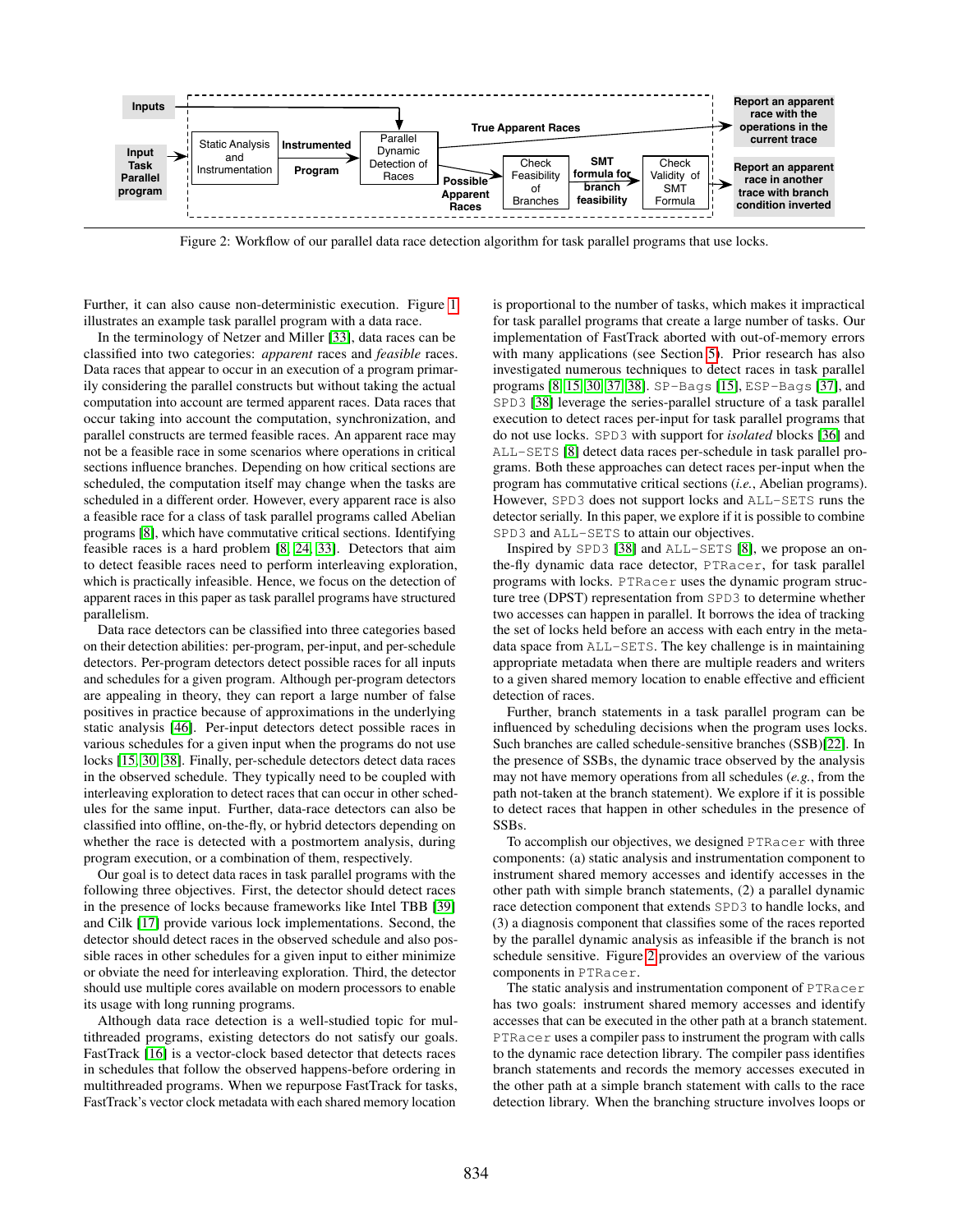has nested branches, the compiler pass informs the user that the dynamic race detection will be restricted to the detection of apparent races in the observed schedule and schedules that are permutations of memory operations in the observed schedule.

The dynamic data race detection component of PTRacer constructs the DPST as the program executes and performs dynamic data race detection when the race detection library calls execute. Hence, the race detection happens in parallel. PTRacer maintains two reads and two writes with each distinct set of locks held before an access to a shared memory location in the metadata space for each shared memory location. Maintaining information about two reads and a single write is sufficient when accesses are performed without holding any locks.

When there are multiple writes to a shared memory location with the same set of locks held, PTRacer maintains two write operations so that all other parallel write operations to the same location are in the subtree under the least common ancestor (LCA) of the two writes in the DPST. Any future write or a read operation that may execute in parallel with any of the not-maintained accesses will execute in parallel with at least one of the two writes maintained in the metadata space. The dynamic data race detector reports a race when two accesses are not protected by a common lock.

The races reported by the dynamic race detector are either true apparent races that involve operations in the observed schedule or possible apparent races that involve races between operations from the observed schedule and operations in the not-taken path at a branch statement.

Finally, the diagnosis component of PTRacer filters out possible races by checking the schedule sensitivity of the branch resulting in the race. The diagnosis component runs the program again to obtain a detailed trace. It encodes the detailed trace and the inverted branch condition of the schedule sensitive branch involved with the possible apparent race as a first-order logic formula and checks its satisfiability (similar to prior work [\[22,](#page-11-9) [23,](#page-11-10) [27\]](#page-12-7)). If the formula is satisfiable, then the diagnosis component reports the race as an apparent race to the user.

PTRacer detects apparent races for a given input for Abelian programs similar to ALL-SETS. When there are multiple races involving a shared memory location, PTRacer reports a single race to the user. PTRacer detects apparent races in the observed schedule and in schedules that are permutation of the memory operations in the observed schedule for non-Abelian programs. Some of these races may not be feasible if the computation in the program forbids them. Even the infeasible apparent races are likely program errors as task parallel programs typically have structured communication. The race detection involving operations from non-taken paths is best-effort (*i.e.*, it can miss races with SSBs) due to the limitations of our static analysis.

Our prototype detector PTRacer detects data races in Intel TBB programs that use locks. The prototype detects all races in our test suite, which has unit tests with locks, without false positives and without requiring interleaving exploration. In contrast, FastTrack misses many races and SPD3 reports false positives as it does not handle locks. PTRacer is usable with long-running applications and has performance overhead similar to SPD3.

#### 2. BACKGROUND

This section provides background on Dynamic Program Structure Tree (DPST) representation of a task parallel execution to identify parallel accesses. As we use the DPST and build on SPD3 [\[38\]](#page-12-4), we also provide a brief background on the SPD3 data race detector for task parallel programs.

<span id="page-2-0"></span>

Figure 3: DPST for the sample task parallel program in Figure [1](#page-0-0) after it has executed all statements. There are three step nodes (S1, S2, and S3) in the DPST, which are depicted by nodes with two circles and are executed by tasks T1, T2, and T3 respectively. The step nodes S2 and S3 can occur in parallel because LCA(S2, S3) is F12 and the left child of F12 is an async node and it is an ancestor of S2. The step nodes S1 and S2 cannot occur in parallel as LCA( $S1$ ,  $S2$ ) is a finish node F11 and its left child that is also an ancestor of S1 is not an async node.

### 2.1 Dynamic Program Structure Tree

The execution of a task parallel program results in a series-parallel execution graph. The series-parallel execution graph can be used to determine whether two accesses by different tasks can logically execute in parallel [\[8,](#page-11-5) [15,](#page-11-7) [30\]](#page-12-3). The graph can be used to find apparent races in other schedules when these programs do not use locks. However, the program has to be executed serially, which results in performance overheads.

To address the problem of serial execution with data race detection, Raman *et al.* [\[38\]](#page-12-4) proposed an approach to check whether two accesses can logically execute in parallel using an ordered tree called the Dynamic Program Structure Tree (DPST). The DPST captures the dynamic parent-child relationship between tasks, which enables parallel race detection with SPD3 [\[38\]](#page-12-4).

The DPST consists of three types of nodes: (a) step nodes, (b) finish nodes, and (c) async nodes. A step node in the DPST represents the maximal sequence of instructions without any task spawn (for task creation) and sync (join) statements. All computation and memory accesses occur in the step nodes. Hence, every memory access has a corresponding step node associated with it. Further, the step nodes are always leaf nodes in the DPST.

The async nodes capture the spawning of a task by a parent task. The descendants of an async node execute asynchronously with the remainder of the parent task. A finish node is created when a task spawns a child task and waits for the child (and its descendants) to complete. A finish node is the parent of all async, finish and step nodes directly executed by its children or their descendants. A node's children in the DPST are ordered left-to-right to reflect the left-to-right sequencing of computation in their parent task.

The DPST's construction ensures that all internal nodes are either async or finish nodes. The path from a node to the root and the leftto-right ordering of siblings in the DPST do not change even when nodes are added to the DPST during execution. The construction of the DPST ensures that two step nodes  $S_1$  and  $S_2$  (assuming  $S_1$  is to the left of  $S_2$ ) can execute in parallel if the least common ancestor of  $S_1$  and  $S_2$  (*i.e.*, LCA( $S_1$ ,  $S_2$ )) in the DPST has an immediate child A that is an async node and is also an ancestor of  $S_1$ .

Consider the example task parallel program in Figure [1](#page-0-0) with three tasks T1, T2, and T3. Figure [3](#page-2-0) presents the DPST after all tasks and instructions in the program in Figure [1](#page-0-0) have executed. There are three step nodes: S1, S2, and S3. There are two finish nodes: F11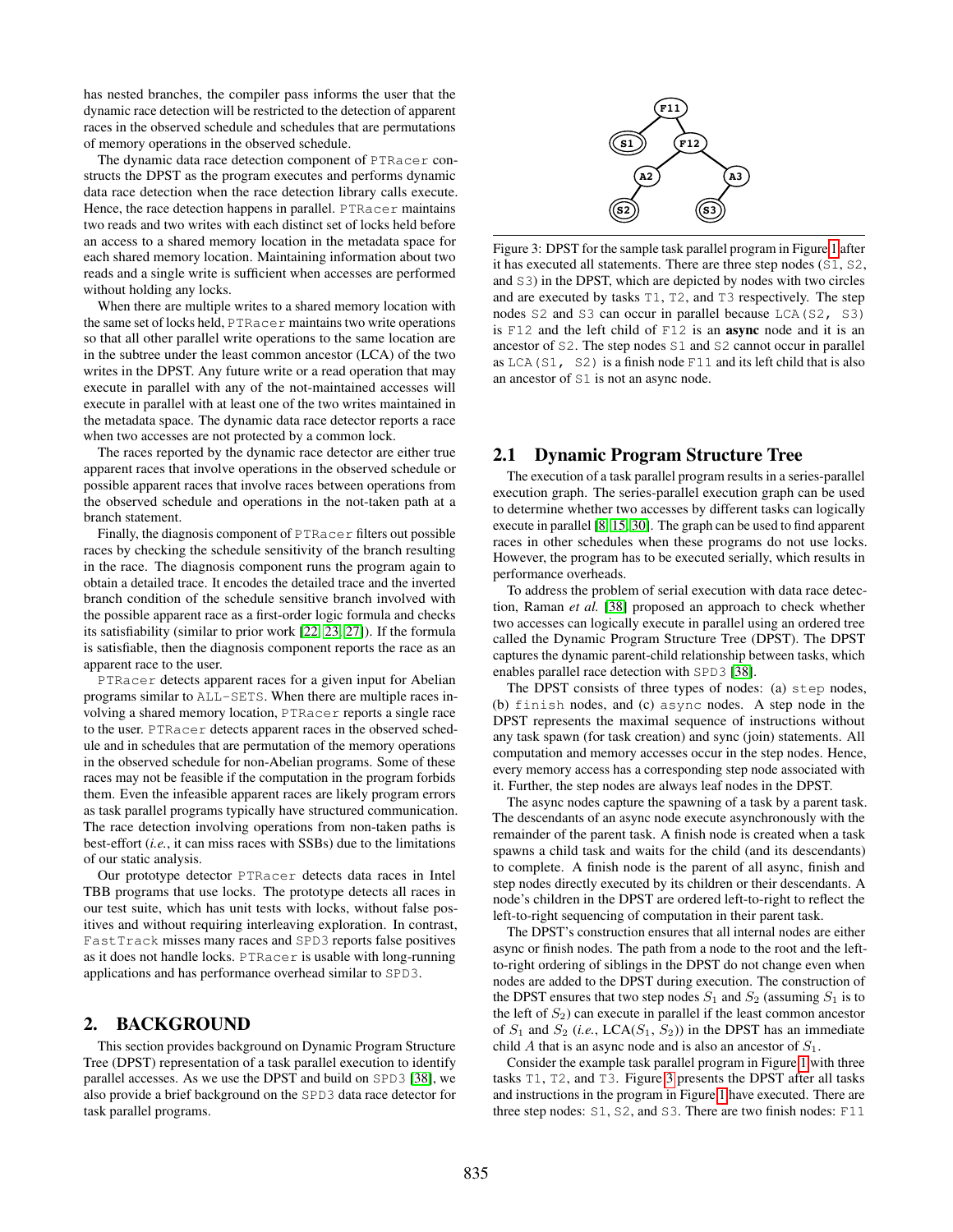that corresponds to the implicit finish with the main task and  $F12$ that corresponds to the collection of tasks T1 and T2 followed by a sync statement. The step nodes S2 and S3 can occur in parallel since the LCA(S2, S3) is F12 and its left child is an async node. In contrast, step nodes S1 and S2 cannot occur in parallel since the  $LCA(S1, S2)$  is F11 and its left child that is also an ancestor of S1 is S1, which is not an async node. Similarly, step nodes S1 and S3 cannot occur in parallel.

#### 2.2 SPD3 Race Detector

Any dynamic race detector needs to determine if two accesses (at least one of them is a write) can happen in parallel and track accesses to the same location. SPD3 [\[36,](#page-12-6) [38\]](#page-12-4) uses the DPST to determine if two accesses can occur in parallel. It maintains shadow memory for each memory location that tracks tasks that have accessed the same location.

Rather than maintaining information about every access to a shared memory location by tasks, SPD3 maintains a total of two reads ( $r_1$  and  $r_2$ ) and a write ( $w_1$ ) with every shared memory location in shadow memory. It is sufficient to maintain information about one write as all other writes should either occur in series or constitute a data race. However, there can be multiple readers and it is necessary to maintain information about them. When there are multiple parallel readers to a location, SPD3 stores two reads  $r_1$  and  $r_2$  such that the subtree under  $LCA(r_1, r_2)$  in the DPST includes other reads. In contrast to vector clock based detectors, SPD3 maintains constant number of access history entries with each monitored shared memory location irrespective of the number of tasks.

SPD3 detects races for a given input by examining a single trace provided the task parallel program does not use locks. Next, we describe how to handle locks and propose a technique to detect races not only in the current trace but also in other schedules for a given input.

# 3. APPROACH

Our goal is to design an on-the-fly data race detector for task parallel programs with the following attributes: (1) runs in parallel, (2) handles programs that use locks, and (3) detects data races that occur in different schedules for a given input by examining a single trace. We do not need to store long traces with an on-the-fly detector. A parallel data race detector reduces performance overheads by leveraging multi-cores. Handling locks enables us to detect races in applications written with frameworks such as Intel TBB [\[39\]](#page-12-0) and Cilk [\[17\]](#page-11-0) that support locks. Detecting races that can happen in other schedules by examining a single schedule for a given input either minimizes or obviates (in the best case) the need for interleaving exploration.

We are primarily focused on detecting *apparent* races, which are races that appear to occur taking into account the parallel constructs in the program [\[33\]](#page-12-1). In the presence of critical sections, some of these apparent races may not be feasible when the actual computation performed by the task is considered along with the parallel and synchronization constructs. Detecting feasible races typically requires interleaving exploration and covering all interleavings is not possible in practice. However, every apparent race is a feasible race for a class of programs (*i.e.*, Abelian programs) with commutative critical sections [\[8\]](#page-11-5).

When the program contains non-commutative critical sections, we investigate if it possible to detect races that can happen in other schedules to minimize the need for interleaving exploration. In such scenarios, our goal is to detect apparent races that can happen in other schedules, which perform the same shared memory accesses

<span id="page-3-0"></span>

Figure 4: The task parallel program in Figure [1](#page-0-0) instrumented with RecordRd and RecordWr instrumentation calls using static analysis. There is a RecordWr(Y,  $\{\}$ ,  $\{\}$ ) in the if-block that is executed when C is true in Task T2 because shared memory location Y is written in the else-branch without any lock acquisitions and releases from the start of the else-block. Similarly, there is RecordWr(Y,  ${L1}, {L1}$ ,  ${\})$  in the else-block because memory location Y is written in the if-branch after acquiring lock L1 and before releasing any lock from the beginning of the if-block.

but possibly in a different order, for a given input. This guarantee is similar in spirit to the guarantees aimed by predictive testing techniques for multithreaded programs [\[21,](#page-11-11) [44,](#page-12-8) [45,](#page-12-9) [47\]](#page-12-10).

In the presence of critical sections, the branch statements in the program can also be influenced by the scheduling of critical sections. Such branches are called *schedule sensitive branches* (SSBs). A schedule observed by the dynamic analysis may not contain memory accesses from the not-taken path of a schedule sensitive branch. We propose a static instrumentation technique to record memory accesses that will be executed in the not-taken branch. This approach enables us to detect apparent races that can occur in different schedules of a program with SSBs for the same input without requiring interleaving exploration. To filter false positives when the branch is not schedule sensitive, we encode the trace and the inverted branch condition as a first-order logic formula and check its satisfiability.

Three components of our proposed detector. Our proposed detector PTRacer consists of three components to accomplish the above goals: (1) static analysis and instrumentation component to instrument the program with calls to the dynamic race detection library to construct the DPST, record shared memory accesses in the presence of branches, and to detect races, (2) a parallel dynamic analysis component that executes when the task parallel program executes and detects races, and (3) a diagnosis component that checks the feasibility of the reported races involving memory accesses from the not-taken path at a branch statement. Figure [2](#page-1-0) illustrates the three components of PTRacer, which we describe in detail below.

#### 3.1 Static Instrumentation Component

The static analysis and instrumentation component has three objectives: (1) add instrumentation to identify task management constructs to build the DPST at runtime, (2) add instrumentation to identify shared memory accesses and lock operations to perform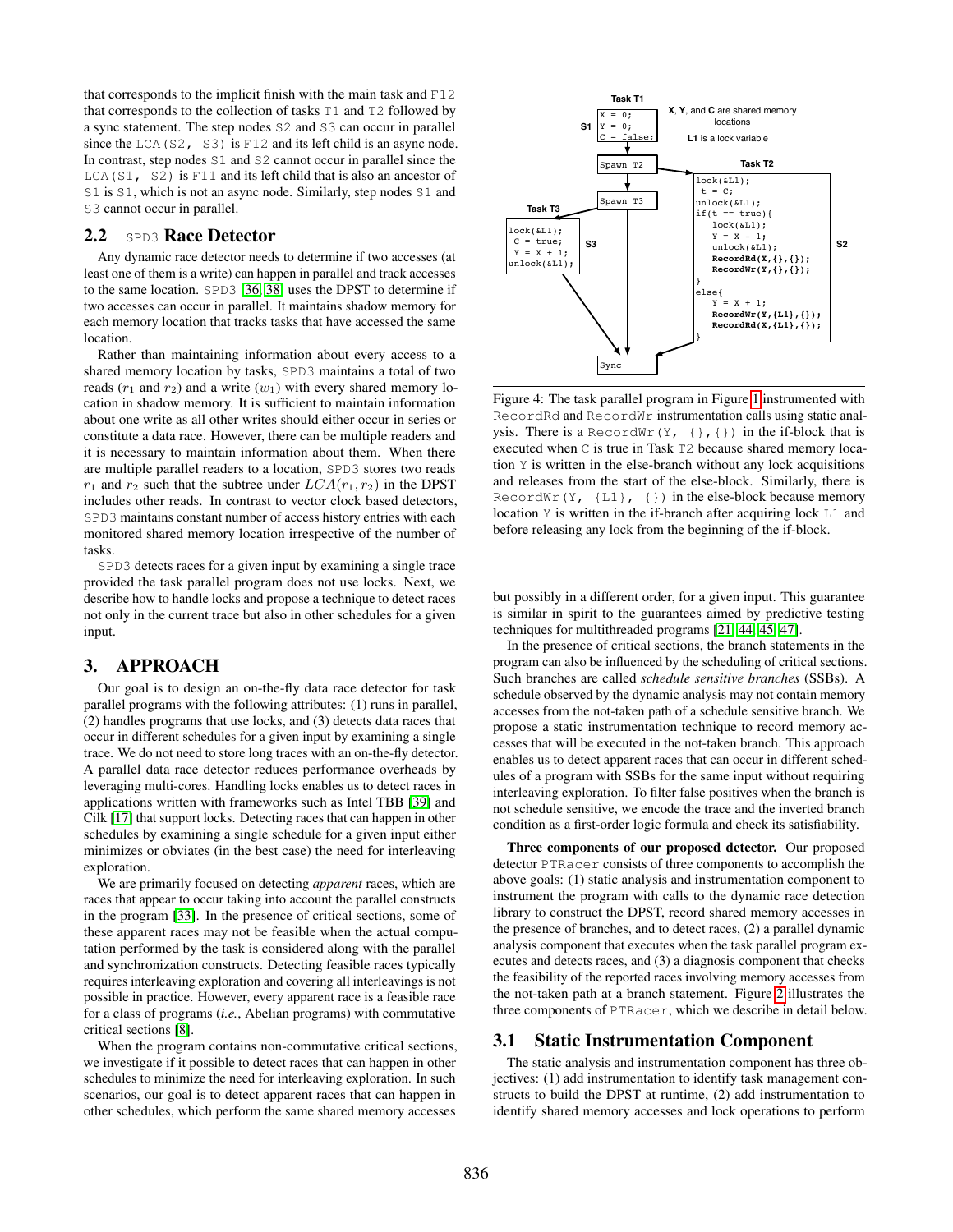<span id="page-4-0"></span>procedure  $DATARACEDETECTOR(l, S, A, LS)$  $AH \leftarrow Metadata(l)$ for all  $p \in AH$  do if  $p.LS \cap LS = \emptyset$  then if  $A = Rd \wedge DMHP(S, p.W_1)$  then Report write-read race between  $p.W_1$  and  $S$ end if if  $A = Rd \wedge DMHP(S, p.W_2)$  then Report write-read race between  $p.W_2$  and  $S$ end if if  $A = Wr \wedge DMHP(S, p.W_1)$  then Report write-write race between  $p.W_1$  and  $S$ end if if  $A = Wr \wedge DMHP(S, p.W_2)$  then Report write-write race between  $p.W_2$  and  $S$ end if if  $A = Wr \wedge DMHP(S, p.R_1)$  then Report read-write race between  $p, R_1$  and S end if if  $A = Wr \wedge DMHP(S, p.R_2)$  then Report read-write race between  $p.R_2$  and  $S$ end if end if<br>if  $p.LS = LS$  then  $\triangleright$  Update the metadata for lockset  $LS$ if  $A = Wr$  then if  $\neg DMHP(S, p.W_1)$  ∧  $\neg DMHP(S, p.W_2)$  then  $p.W_1 \leftarrow S$  $p.W_2 \leftarrow null$ end if if  $DMHP(S, p.W_1) \wedge DMHP(S, p.W_2)$  then  $lca_{12} \leftarrow LCA(p.W_1, p.W_2)$  $lca_{1s} \leftarrow LCA(p.W_1, S)$  $lca_{2s} \leftarrow LCA(p.W_2, S)$ if  $lca_{1s} >_{dpst} lca_{12} \vee lca_{2s} >_{dpst} lca_{12}$  then  $p.W_1 \leftarrow S$ end if end if end if if  $A = Rd$  then **if**  $\neg DMHP(S, p.R_1)$  ∧  $\neg DMHP(S, p.R_2)$  then  $p.R_1 \leftarrow S$  $p.R_2 \leftarrow null$ end if if  $DMHP(S, p.R_1) \wedge DMHP(S, p.R_2)$  then  $lca_{12} \leftarrow LCA(p.R_1, p.R_2)$  $lca_{1s} \leftarrow LCA(p.R_1, S)$  $lca_{2s} \leftarrow LCA(p.R_2, S)$ if  $lca_{1s}>_{dpst}lca_{12} \vee lca_{2s}>_{dpst}lca_{12}$  then  $p.R_1 \leftarrow S$ end if end if end if end if end for if  $LS \notin Metadata(l)$  then Create a new lockset  $LS$  and add a new entry for  $l$ end if return end procedure

Figure 5: Algorithm to check for a data race on memory access to location  $l$  by the step node  $S$  with access type  $A$  and lockset  $LS$ .  $Metadata(l)$ function returns the access history in shadow memory associated with location  $l$ . The predicate  $DMHP$  (Dynamic May Happen in Parallel) is used to determine if two accesses are parallel. The predicate  $DMHP(S_i, S_j)$ returns true if the step nodes  $S_i$  and  $S_j$  in the DPST can execute in parallel.  $LCA(S_i, S_j)$  returns the least common ancestor node of  $S_i$  and  $S_j$ .

dynamic race detection, and (3) add instrumentation to identify shared memory operations that are possibly executed in the other path in the presence of a schedule-sensitive branch statement, which is inspired by a similar attempt for property driven pruning with dynamic partial order reduction [\[48\]](#page-12-11).

The static analysis and instrumentation phase can be performed either on the source code or within the compiler. We perform this phase within the compiler for mainly two reasons: (a) the compiler already performs various analyses to identify thread local accesses and the branch statements, and (b) the instrumentation can be performed on optimized code, which reduces the performance overhead of race detection.

The compiler pass that adds calls to the race detection library to identify task management constructs and shared memory accesses is straightforward, which we omit for space constraints. The interesting aspect is the addition of instrumentation to identify memory accesses performed in both the taken and the not-taken paths in the presence of schedule sensitive branches. Our algorithm to record memory accesses is described below. First, the compiler pass identifies conditional and unconditional branch statements and their corresponding join statements. Second, the compiler pass identifies the set of memory operations performed, the set of locks acquired and released before every memory operation in the taken and the not-taken branch from the beginning of the branch for each branch statement and its corresponding join statement. If the branch condition does not dominate either the memory access or the lock variable, then we need to perform additional work to make these accesses visible in the other branch. In such scenarios, we add the backward static program slice of the memory access and/or the lock variable in the other branch. Finally, the compiler inserts calls to the runtime library to record the memory operation performed in the other path. If a memory access A is written in the else-block of a schedule sensitive branch with  $L_a$  locks acquired and  $L_r$  locks released from the beginning of the else-block till memory operation  $A$ , then the compiler introduces a runtime call RecordWr( $A$ ,  $L_a$ ,  $L_r$ ) in the if-block.

Figure [4](#page-3-0) shows the additional RecordWr and RecordRd instrumentation in the if-branch and the else-branch. In the if-branch, the additional RecordWr and RecordRd instrumentation correspond to memory accesses in the else-branch. This instrumentation enables us to detect data races that can occur with operations in the else-branch even when the trace observed during the dynamic analysis contains only operations from the if-branch.

Limitations. We primarily focus on simple branch statements that are not nested and are not part of loops to record memory accesses from the not-taken path. Our static analysis informs the user about the presence of non-nested branches and branches that are part of loops. In the presence of such branches, our framework still detects apparent races that occur in other schedules whose memory operations are a permutation of the memory operations in the observed trace. The taken and not-taken paths at a branch can include function calls provided it is non-recursive without nestedbranches and loops. We chose this design point to avoid false apparent races. However, our race detector will miss some races given these limitations.

#### 3.2 Parallel Dynamic Data Race Detector

PTRacer detects data races when the program executes the library calls introduced by the static instrumentation component. As tasks execute in parallel, the race detection also happens in parallel. The dynamic race detector component of PTRacer maintains two pieces of information at runtime: the DPST and the metadata. The DPST is constructed at runtime and queried to determine if two accesses can occur in parallel. The metadata is maintained with each shared memory location that provides information about prior accesses by various tasks.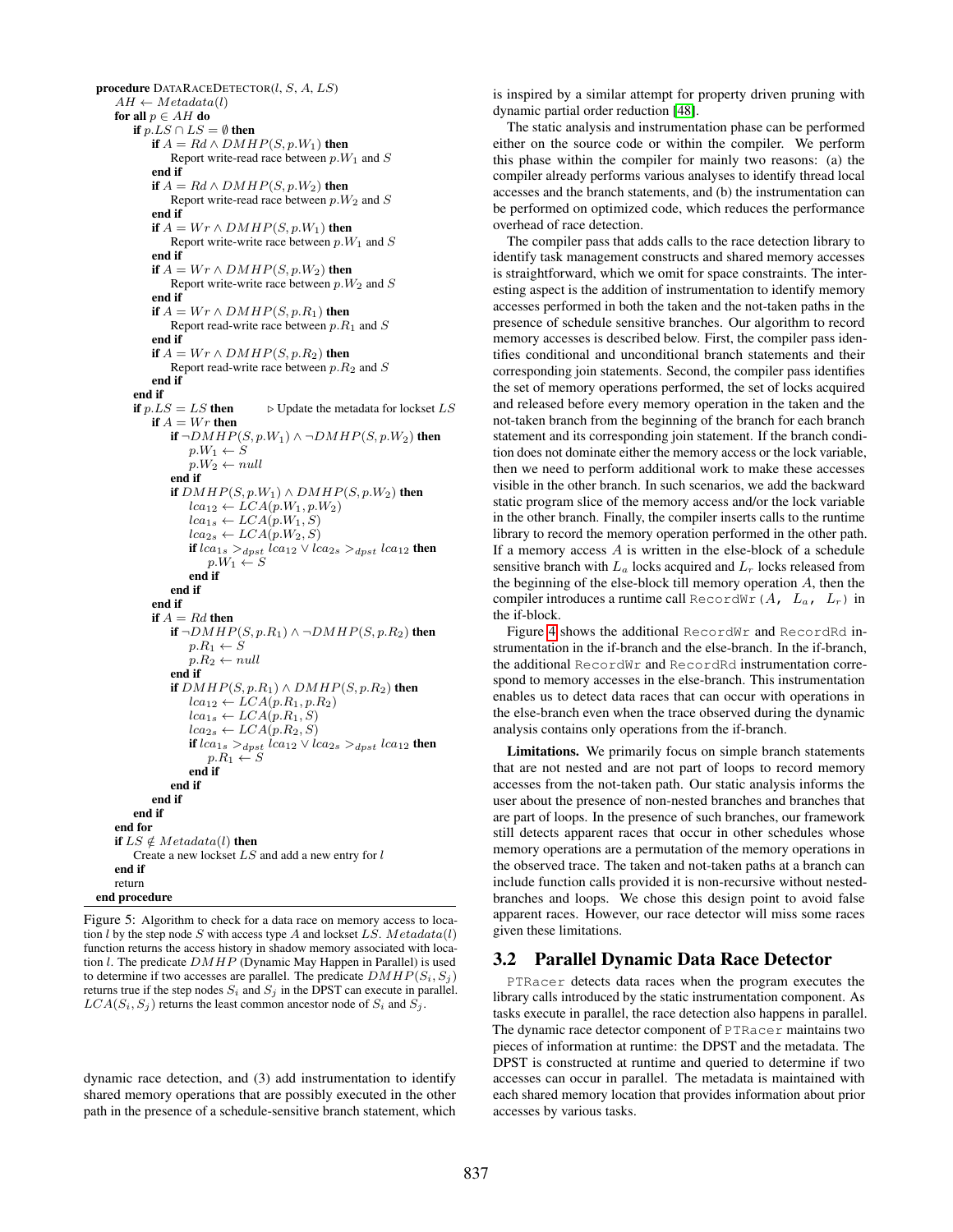Metadata design. A naive approach to detect apparent races (in the observed schedule and other schedules involving the same memory operations) would maintain a list of accesses performed by various tasks with each shared memory location. As each access to a shared memory location can occur with different sets of locks held, the access history should also maintain information about the set of locks held (lockset) before performing a memory access. However, such an approach would make the metadata proportional to the number of dynamic memory accesses and is infeasible in practice.

Our contribution is in designing a dynamic data race detection algorithm that maintains a constant number of access history entries, which is independent of the number of tasks and the number of dynamic memory accesses, while handling locks. Our metadata for each shared memory location contains four access history entries (step nodes of two reads:  $R_1$  and  $R_2$ , and two writes:  $W_1$  and  $W_2$ ) for each distinct set of locks held before the access. Although the size of the metadata is proportional to the number of distinct sets of locks held for each memory location, we observe in practice that each shared memory location is accessed with similar sets of locks. In summary, the access history with each shared memory location can be conceptually viewed as an array of data nodes, where each data node contains the unique lockset and step nodes corresponding to two reads  $(R_1 \text{ and } R_2)$  and two writes  $(W_1 \text{ and } W_2)$ .

Metadata checks on a shared memory access. Figure [5](#page-4-0) provides the algorithm for checking the metadata on a shared memory access. The algorithm iterates over all access history entries corresponding to each lockset in the metadata space. First, the algorithm checks if the intersection of the lockset of the current access and each lockset in the metadata space is empty. If the intersection is empty, two accesses have been performed without a common lock and PTRacer reports a race if two accesses can occur in parallel and at least one of them is a write.

Updating the read metadata. After the check, the algorithm in Figure [5](#page-4-0) updates the metadata corresponding to the appropriate lockset. If the current access is a read access, then the metadata is updated similar to SPD3 [\[38\]](#page-12-4) except that the access history entries for a particular lockset are updated. If the current read access is in series with both the reads  $(R_1 \text{ and } R_2)$  corresponding to the current lockset, then  $R_1$  is set to the current access and  $R_2$  is set to null (a unique empty value). When there are multiple readers that can execute in parallel (*i.e.*, two existing readers  $R_1$  and  $R_2$  in the metadata space and current access), PTRacer maintains two reads in the metadata space such that the subtree under  $LCA(R_1, R_2)$ includes all reads similar to SPD3. The key insight is that any future access that can have a data race with the not-stored reads will also have a data race with  $R_1$  and/or  $R_2$ .

Updating the write metadata for a lockset. Updating the metadata in the presence of write operations and locksets requires some thought in comparison to SPD3. When writes are performed without locks, any two parallel writes is a data race. When tasks use locks, two writes can happen in parallel but may be protected by the same lock. Hence, they do not constitute a data race. When PTRacer sees multiple parallel writes (current access,  $W_1$  and  $W_2$ in the metadata space) with the same lockset, it needs to identify two writes to maintain in the metadata space. Similar to multiple parallel reads, PTRacer maintains two writes in the metadata space such that the subtree under  $LCA(W_1, W_2)$  includes all writes. Any future access that can race with one of the not-stored writes will also race with at least one of  $W_1$  or  $W_2$ . Maintaining only two reads and two writes with each distinct set of locks enables PTRacer to detect apparent races both in the observed schedule and other

<span id="page-5-0"></span>

| Time | <b>Observed trace</b>         | Metadata for Y                                                                                                     |
|------|-------------------------------|--------------------------------------------------------------------------------------------------------------------|
| 1.   | $T1/S1: X = 0:$               | ' [ ]                                                                                                              |
| 2.   | $T1/S1: Y = 0:$               | $\left[\right[\left\{\right\},\left\{51\right\},\left\{null,\left\{null,\left\{null\right\}\right\}\right]\right]$ |
| 3.   | $T1/S1: C = false:$           | [ {{}, S1, null, null, null] ]                                                                                     |
| 4.   | T1 : Spawn T2;                | $[$ $[$ $]$ , $\[$ $\[$ $\]$ , $\[$ $\[$ $\[$ $\]$ , $\[$ $\[$ $\[$ $\]$ , $\[$ $\[$ $\]$ , $\[$                   |
| 5.   | $:$ Spawn T3;<br>T1 =         | 1 [ [{}, S1, null, null, null] ]                                                                                   |
| 6.   | T3/S3: lock(&L1);             | $\{ [\{\},\$ S1, null, null, null] $\}$                                                                            |
| 7.   | $T3/S3$ : $C = true$ :        | $[$ $[$ $]$ , S <sub>1</sub> , null, null, null] ]                                                                 |
| 8.   | $T3/S3: Y = X + 1;$           | [ [{}, S1, null, null, null], [{L1}, S3, null, null, null] ]                                                       |
| 9.   | T3/S3: unlock(&L1);           | [ [{}, S1, null, null, null], [{L1}, S3, null, null, null]]                                                        |
| 10.  | T2/S2: lock(&L1);             |                                                                                                                    |
| 11.  | $T2/S2: t = C:$               | $[$ $[$ $[$ $]$ , S1, null, null, null], $[$ $[$ L1 $]$ , S3, null, null, null] $]$ ;                              |
| 12.  | T2/S2: unlock(&L1);           | i [ [{}, S1, null, null, null], [{L1}, S3, null, null, null] ] !                                                   |
| 13.  | T2/S2: $if(t == true)$        | ! [ [{}, S1, null, null, null], [ {L1}, S3, null, null, null] ]                                                    |
| 14.  | T2/S2: lock(&L1);             | [ [{}, S1, null, null, null], [{L1}, S3, null, null, null] ]!                                                      |
| 15.  | T2/S2: $Y = X - 1$ ;          | [ [{}, S1, null, null, null], [{L1}, S3, S2, null, null] ] ;                                                       |
|      |                               | -> Two writes to Y with lock set L1                                                                                |
|      |                               | by step nodes S3 and S2.                                                                                           |
| 16.  | T2/S2: unlock(&L1);           | [ [{}, S1, null, null, null], [{L1}, S3, S2, null, null] ]                                                         |
| 17.  | $T2/S2$ : RecordRd(X, {}, {}) | [ [{}, S1, null, null, null], [{L1}, S3, S2, null, null] ] i                                                       |
| 18.  | T2/S2: RecordWr(Y, {}, {})    | [[{}, S2, null, null, null], [{L1}, S3, S2, null, null] ]                                                          |
|      |                               | -> Write-Write race for Y based on                                                                                 |
|      |                               | its access in the other branch                                                                                     |
|      |                               | as S2 and S3 occur in parallel                                                                                     |
| 19.  | T1: Sync                      |                                                                                                                    |

Figure 6: Illustration of race detection with a concrete trace of the program in Figure [4.](#page-3-0) The observed trace provides the instruction executed, the task, and the step node performing the operation observed in the trace. The metadata in shadow memory for the shared memory variable Y is also shown. The metadata for a shared memory location is a list of access histories with each lockset. There are four access histories for each lockset  $(W_1, W_2, R_1, R_2)$ . On time step 2, Y is written by step node S1 in Task T1 without holding any lock. We create a new entry for the empty lockset and update the access history corresponding to the write by  $S1$  *i.e.*,  $[$  { },  $S1$ , null, null, null]. Similarly when Y is written with lockset L1 by step node S3 in task T3 at time step 8, the race detector checks if this access results in a race according to existing history and updates the metadata of Y with a new lockset L1 and the current write. It is important to note that when  $Y$  is written by step node  $S2$ in task  $T2$  at time step 15, there is already a write to  $Y$  in the metadata space with lockset L1. Since this write by S2 can occur in parallel with the existing write, we maintain both writes in the metadata for Y. Finally, the record instrumentation enables us to find races that would occur when the not-taken branch is executed on a different schedule.

schedules for the same input. Figure [6](#page-5-0) illustrates the metadata for shared memory variables, checks, and the metadata update actions performed after each statement in the observed trace.

#### 3.3 Diagnosis Phase

The parallel data race detection algorithm described above reports two kinds of apparent races, which we call true races and possible races. A true race is a data race that occurs between the operations of the observed trace without involving memory operations from the RecordWr and RecordRd instrumentation. A possible race is a data race that involves shared memory operations from the otherbranch instrumentation. If the branch is not schedule sensitive, then these possible races will never manifest for a given input. Hence, we propose a diagnosis phase to identify whether the branch is schedule sensitive when our parallel race detection algorithm reports a possible race. We divide the diagnosis phase into two components: execution trace generator that generates per-task execution traces for the reported possible race, and a constraint generator that checks if the branch statement responsible for the reported possible race is schedule sensitive by transforming the trace into a first-order logic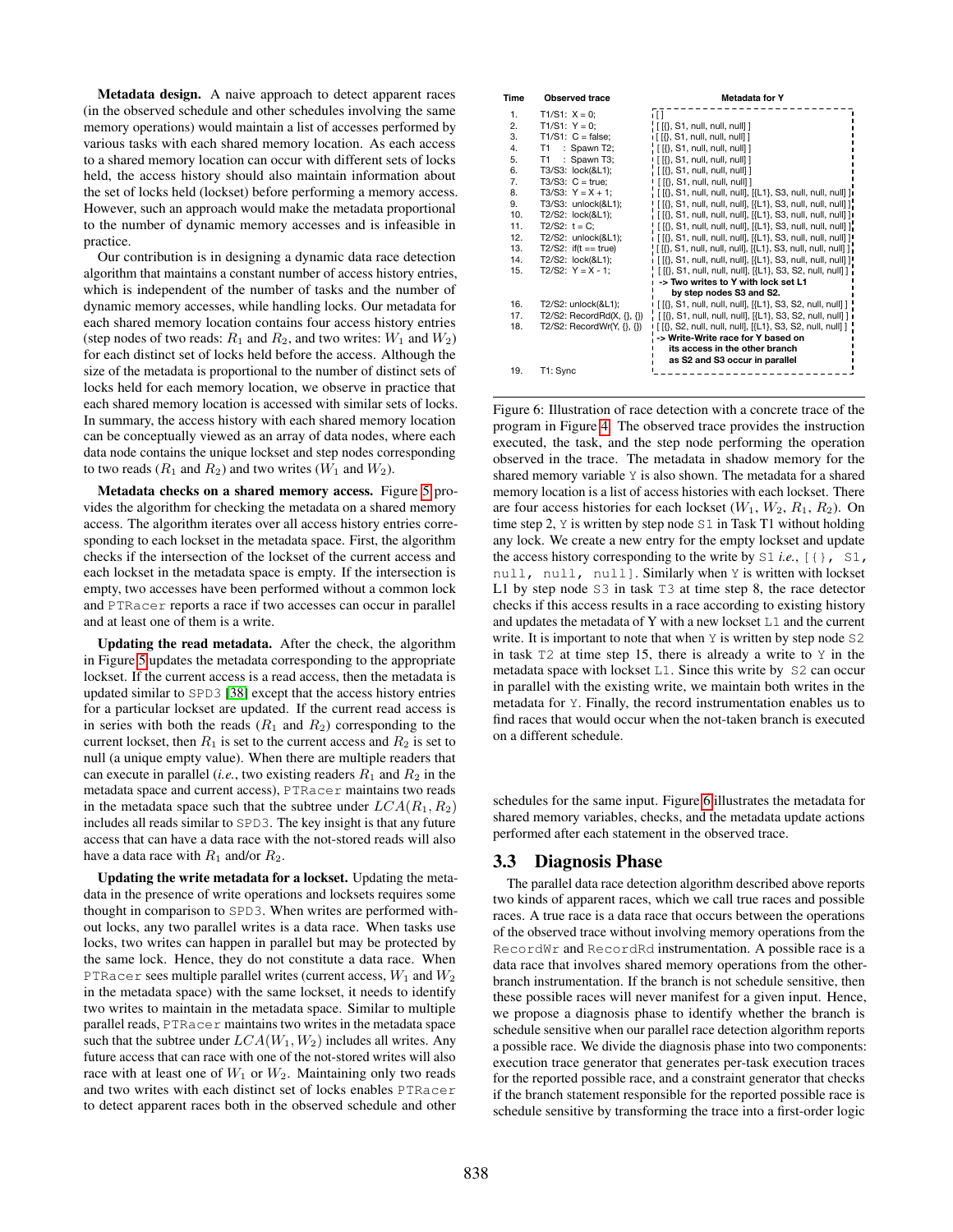<span id="page-6-0"></span>

|    | a) Trace Representation                                                                                                                                        |                                                                                                                                                                                                      | b) Constraints                                                                                                                                                                                                                                                                                                                                                                                                                                                                       |  |  |
|----|----------------------------------------------------------------------------------------------------------------------------------------------------------------|------------------------------------------------------------------------------------------------------------------------------------------------------------------------------------------------------|--------------------------------------------------------------------------------------------------------------------------------------------------------------------------------------------------------------------------------------------------------------------------------------------------------------------------------------------------------------------------------------------------------------------------------------------------------------------------------------|--|--|
|    | ı Per-task trace<br>$1. X = 0$ :<br>$12. Y = 0$ :<br><b>T1</b> $\,$ 3. C = false;<br>4. Spawn T2;<br>5. Spawn T3;<br>6. Sync:                                  | <b>Canonicalized trace</b><br>$WX@1.1 = 0$ :<br>$WY@1.2 = 0$ :<br>$WC@1.3 = false$ :<br>SpawnT2@1.4<br>SpawnT3@1.5<br>SyncT2.T3@1.6                                                                  | Per-task Order Constraints:<br>$(W_1, 1 \leq W_1, 0 \leq W_1, 0)$<br>4 a < R <sub>2 4</sub> و U> و و W> و و A (L <sub>2 1</sub> < R<br>$<$ L <sub>2,5</sub> $<$ R <sub>2,6</sub> $<$ W <sub>2,6</sub> $<$ U <sub>2</sub> ,7)<br>$(4.4 \times 10^{-14})$ $(1.4 \times 10^{-13})$ $(1.4 \times 10^{-13})$ $(1.4 \times 10^{-13})$                                                                                                                                                      |  |  |
|    | I Per-task trace<br>$1.$ lock(L1);<br>$12. t = C:$<br>13. unlock(L1);<br><b>T2</b> 1 4. if (t == true) {<br>5. lock(L2);<br>$6. Y = X - 1$ :<br>7. unlock(L2); | <b>Canonicalized trace</b><br>LL1@2.1:<br>RC@2.2:<br>$Wt@2.2 = C@2.2$<br>UL1@2.3:<br>Rt@2.4<br>LL2@2.5:<br>RX@2.6:<br>$WY@2.6 = X@2.6 - 1$<br>UL2@2.7:<br><b>Negated Branch Check: t@2.4 != true</b> | <b>Synchronization Constraints:</b><br>$(U_{3,4} < L_{2,1}) \vee (U_{2,3} < L_{3,1})$<br><b>Read-Write Constraints:</b><br>( $(C_2$ $_2$ = false) ^ $(W_1$ $_3$ < R <sub>2</sub> $_2$ ) ^<br>$(W_3 2 < W_1 2 < W_2 2 < W_3 2)$<br>$\vee$ (C <sub>22</sub> = true) ^ (W <sub>32</sub> < R <sub>22</sub> ) ^<br>$(W_1, 3 \lt W_3 \gt 0 \lt W_2 \gt 0 \lt W_1 \gt 0)$<br>$\wedge$ ( (t <sub>2</sub> $_4$ = C <sub>2</sub> $_2$ ) $\wedge$ (W <sub>2</sub> $_2$ < R <sub>2</sub> $_4$ )) |  |  |
| TЗ | Per-task trace<br>1. lock(L1);<br>$\blacksquare$ 2. C = true:<br>$3. Y = X + 1$ ;<br>4. unlock(L1);                                                            | <b>Canonicalized trace</b><br>LL1@3.1:<br>$WC@3.2$ = true:<br>RX@3.3:<br>$WY@3.3 = X@3.3 + 1$ :<br>UL1@3.4                                                                                           | <b>Spawn-Sync Constraints:</b><br>$(W_1, 3 < L_2, 1)$ ^ $(W_1, 3 < L_3, 1)$<br><b>Negated Branch Check Constraint:</b><br>$t_{24}$ != true                                                                                                                                                                                                                                                                                                                                           |  |  |

Figure 7: (a) Concrete per-task traces and canonicalized trace representation. For every statement in the per-task trace, we create an order variable. The order variable for a write operation performed by statement j in task  $Ti$  is represented by  $W_{i,j}$ . Similarly, the order variables for the read, lock, and unlock operations performed in statement j by task Ti is represented by  $R_{i,j}$ ,  $L_{i,j}$ , and  $U_{i,j}$ respectively. The elements within the same task are ordered. Hence, we have  $W_{1,1} < W_{1,2} < W_{1,3}$ . There are two value variables  $(C_{2,2})$ and  $t_{2.4}$ ) representing symbolic read operations that directly or indirectly influence the branch condition. The read-write constraints connect the value variables and the order variables. The synchronization and spawn-sync constraints further restrict the feasible orderings. If the negated branch condition is satisfiable with the constraints, then the branch is a schedule sensitive branch and the race is reported to the user.

formula and checking its satisfiability using an SMT solver. Our constraint generator and schedule sensitivity checker is inspired by prior work [\[22,](#page-11-9) [27\]](#page-12-7). We enforce an ordering corresponding to the possible race and repurpose prior approaches to a task-based context.

Per-task execution trace generator. When the dynamic race detector reports a possible race, we enforce the schedule corresponding to the possible race. This step is necessary because the dynamic race detection algorithm does not log the trace as it wants to detect races with a low performance overhead. We also generate canonicalized per-task execution traces. The canonicalized per-task execution trace captures all loads/stores, synchronization constructs, and the branch condition corresponding to the possible race. To check if the branch is schedule-sensitive, we need to check if the negation of the branch condition involved in a possible race is satisfiable. Figure [7\(](#page-6-0)a) shows the per-task trace and the canonicalized trace for an execution of the program in Figure [4.](#page-3-0)

Constraint generator. Using the per-task traces, we construct a first-order logic formula to check for the satisfiability of the negated branch condition. Inspired by prior work [\[27\]](#page-12-7), we create two types of variables: *order variables* and *value variables*. The *order variables* are used to encode the position of the operation in the per-task trace. The *value variables* are used to symbolically encode the read operations. Since, we are specifically interested in checking the satisfiability of the negated branch condition, we create value

variables for only those reads that directly or indirectly influence the branch condition. We generate a formula  $\Phi$  that relates these order and value variables using the task-parallel execution constraints and checks the negated branch condition.

$$
\Phi = \phi_{po} \wedge \phi_{sync} \wedge \phi_{rw} \wedge \phi_{ss} \wedge \phi_{br}
$$

where  $\phi_{po}$  is the constraint that encodes the order of execution of operation in a given task,  $\phi_{sync}$  is the constraint that represents the possible orders of execution among the synchronization statements among tasks,  $\phi_{rw}$  is the constraint that encodes the data flow between various accesses to the same location,  $\phi_{ss}$  is the constraint that represents the parent-child relationship between tasks, and  $\phi_{br}$ is the constraint representing the negated branch condition. Satisfiability of  $\Phi$  implies that the branch involved in a possible race is a schedule sensitive branch and the reported race is indeed feasible.

**Generating the constraints.** The per-task order constraints ( $\phi_{po}$ ) ensure that the operations within the same task are ordered. The synchronization constraints ( $\phi_{sync}$ ) order the lock and unlock operations performed by the tasks on the same lock. Let  $L_{i,m}/U_{i,n}$ and  $L_{j,p}/U_{j,q}$  be two lock/unlock order variables from two different tasks  $(i \neq j)$  on the same lock. There are two possible orderings in this scenario. When the lock statement from task  $\pm$  is executed first, then  $L_{j,p}$  is executed only after the unlock statement  $U_{i,n}$ , which results in an ordering constraint  $U_{i,n} < L_{j,p}$ . Otherwise, the lock statement from task  $\frac{1}{3}$  is executed first, which results in an ordering constraint  $U_{j,q} < L_{i,m}$ . Hence, the synchronization constraint is a disjunction of these two constraints.

The read-write constraint  $(\phi_{rw})$  connects the value variable and order variables corresponding to writes to the same location. For every read operation  $r$ , our constraint specifies that it reads the value of a particular write  $w$  if  $w$  happens before  $r$  and every other write happens before  $w$  or after  $r$ . Since we check for the satisfiability of the negated branch condition, we consider only those reads and writes that directly or indirectly affect the branch condition. Figure [7\(](#page-6-0)b) illustrates the constraints generated for the per-task traces in Figure [7\(](#page-6-0)a).

In summary, if the constraints generated are satisfiable, then the branch is a schedule sensitive branch and the not-taken path at a branch statement will be executed for the same input. Hence, we report all such possible races involved with schedule sensitive branches to the user.

#### 4. IMPLEMENTATION

This section describes the metadata encoding and the implementation optimizations that we use to reduce the performance overhead of data race detection.

## 4.1 Metadata Organization

The metadata for each shared memory location is stored in shadow memory. We implement shadow memory using a two-level lookup trie data structure as it provides the ability to shadow every address in memory efficiently. A trie is a page-table like structure where each level is accessed using few bits from the address whose metadata is being looked up. PTRacer maps a 48-bit virtual address space using a two-level trie [\[31\]](#page-12-12). The first-level trie mappings are allocated at program initialization and the second level entries are allocated on demand when a memory location is touched for the first time, which reduces the memory overhead.

Metadata encoding. The metadata associated with a shared memory location is a list of four access history entries for each lockset. Maintaining linked data structures in the shadow space increases the performance overhead. In practice, we observe that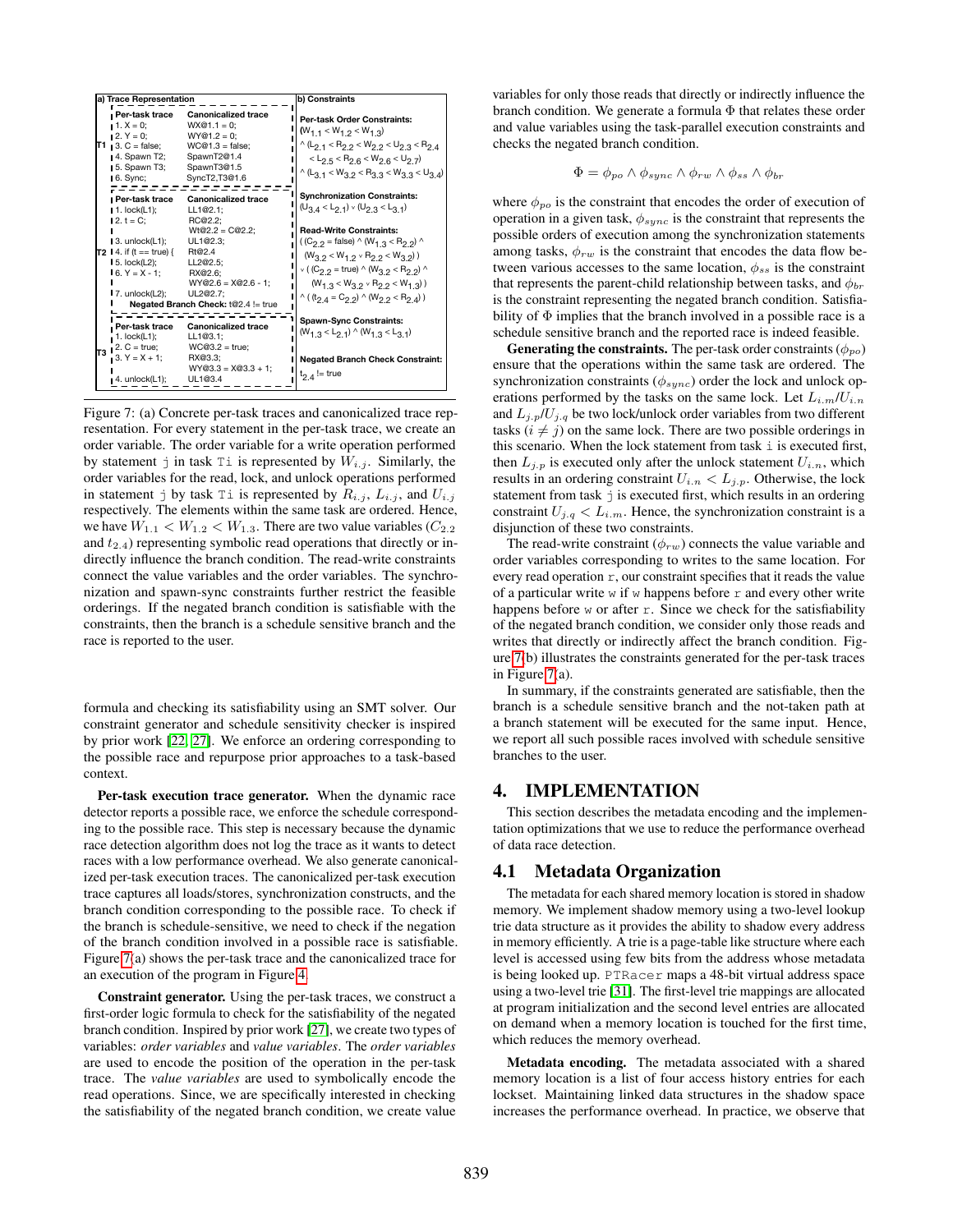most shared memory locations are accessed with a small number of locksets. Hence, we accelerate the common case (*i.e.*, accesses with few locksets) by organizing the entry in shadow memory as a constant-sized array of data nodes. Each data node represents the access history for a given lockset. If a shared memory location is accessed with more locksets than the constant-sized array of data nodes, then we resort back to the slower list representation for that shared memory location. Each data node contains five 64-bit values: a 64-bit value encoding the lockset, two 64-bit values for representing the step nodes performing the reads:  $R_1$  and  $R_2$ , and two 64-bit values for representing the step nodes performing the writes:  $W_1$  and  $W_2$ . These implementation techniques enabled us to successfully run parallel data race detection on long running programs.

#### 4.2 Optimizations

We observed three major opportunities for reducing the performance overhead in our implementation: (1) choosing appropriate data structures for the DPST, (2) identifying redundant checks, and (3) identifying redundant LCA queries on the DPST. We describe these optimizations below.

Overlay DPST in a linear array. Rather than building the DPST using a linked n-ary tree data structure, we optimize the layout of the DPST by overlaying the tree in a linear array of nodes. We maintain parent-child relationship in such an overlay by maintaining the index of the parent node with each child node. We achieve better locality, avoid pointer chasing code, and avoid the cost of frequent dynamic allocations by overlaying the DPST in a linear array of nodes. This representation reduces the overhead of a single LCA query when compared to the linked data structure because it eliminated several pointer indirections in the traversal of the DPST.

Access caching. We observed that there were multiple accesses to the same location with the same lockset from a given step node. However, we were not able to prove that they are redundant accesses through static analysis. We observe that when there are multiple accesses of the same type with the same lockset in a step node, then it is sufficient to perform the check once and store the metadata for only one access. We reduce the overhead of metadata checking and propagation by caching accesses performed in the task, and not performing the check on accesses that have an entry in the cache with the same lockset and access type.

LCA caching. LCA queries are expensive even after optimizing the layout of the DPST because each query can traverse a large number of nodes. Moreover, our data race detection algorithm performs LCA queries on each access to check and propagate metadata. We observe that even when previously unseen addresses are being checked, there are opportunities to cache LCA queries. LCA queries check whether two step nodes can occur in parallel. When these step nodes have been previously accessed in a LCA query, it is not necessary to perform the query again as the series-parallel relationship between the tasks does not change as nodes are being added to the graph. Hence, we cache the frequently performed LCA queries to reduce the overhead resulting from the repeated traversals of the DPST. These optimizations not only reduced the overhead of our implementation but also reduced the overhead of SPD3, the baseline that we compare against in our evaluation.

#### <span id="page-7-0"></span>5. EXPERIMENTAL EVALUATION

This section describes our prototype, implementation optimizations, benchmarks, and experimental evaluation to measure the effectiveness and the performance overhead of data race detection.

<span id="page-7-1"></span>Table 1: We report the number of dynamic shared memory accesses, the number memory accesses due to record instrumentation to capture operations from the not-taken path at a branch statement, the number of least common ancestor queries, the percentage of unique LCA queries, and the percentage of accesses that hit in the access cache for each benchmark. We use M for million in the table.

| <b>Benchmark</b> | No.       | $\sigma$ f<br>No. | No.    | Percent.           | Percent.   |
|------------------|-----------|-------------------|--------|--------------------|------------|
|                  | of<br>ac- | other             | of     | of unique          | of access  |
|                  | cesses    | branch            | LCAs   | LCAs               | cache hits |
|                  |           | accesses          |        |                    |            |
| blackscholes     | 140M      | $\Omega$          | 253M   | 67.27              | 49.05      |
| bodytrack        | 32.48M    | $\Omega$          | 96.97M | 24.08              | 0.8        |
| fluidanimate     | 27.49M    | $\Omega$          | 74.08M | 41.21              | 86.77      |
| streamcluster    | 257M      | 63.742            | 854M   | 60.93              | 70.86      |
| swaptions        | 301M      | 56,200            | 924M   | 63.11              | 64.45      |
| convexhull       | 30.07M    | 26,386            | 19.11M | 61.37              | 99.82      |
| delrefine        | 153M      | $\Omega$          | 328M   | $\overline{53.43}$ | $\Omega$   |
| deltriang        | 20M       | 366               | 64.36M | 32.87              | $\Omega$   |
| karatsuba        | 115M      | 22,438            | 152M   | 53.32              | 71.96      |
| kmeans           | 118M      | 582               | 147M   | 30.19              | 54.57      |
| nearestneigh     | 76M       | $\Omega$          | 134M   | 64.64              | 48.72      |
| raycast          | 128M      | 11.704            | 655M   | 74.85              | 1.03       |
| sort             | 11.74M    | 3768              | 4.14M  | 45.78              | 97.87      |

Prototype. Our prototype PTRacer is designed for C++ programs that use Intel Threading Building Blocks(TBB) for task parallelism. It includes a compiler intermediate representation instrumenter, a race detection library that performs runtime race detection, an execution trace generator, and a constraint generator. The instrumenter is implemented as a compiler pass in Clang+LLVM-3.7. It inserts calls to the race detection library at shared memory accesses, synchronization statements, and task management statements. We use the demangled name of the library calls to identify synchronization and task management statements. The instrumenter also identifies accesses performed in both the taken and not-taken paths of a branch statement.

The race detection library is written in C++. The runtime library builds the DPST, performs metadata propagation and checks for data races as described in Figure [5.](#page-4-0) The constraint generator is written in Python. It parses the per-task traces, creates order and value variables, and constructs the first-order logic formula to check the feasibility of a schedule sensitive branch. PTRacer uses Z3 [\[10\]](#page-11-12) to check the satisfiability of the generated formula. Our tool is open source [\[49\]](#page-12-13).

Benchmarks. We evaluate the performance overheads of our prototype with thirteen TBB applications, which include five TBBbased applications from Parsec [\[3\]](#page-11-13), five geometry and graphics applications from the problem based benchmark suite (PBBS) [\[42\]](#page-12-14), and three applications from the Structured Parallel Programming book [\[29\]](#page-12-15). The PBBS applications were originally implemented using Cilk [\[17\]](#page-11-0). We translated these applications to use Intel TBB for task parallelism. Table [1](#page-7-1) lists the applications used and their important features.

Evaluation environment. The experiments were performed on a 4.00GHz four-core Intel x86-64 i7 processor, with 64 GB of memory running 64-bit Ubuntu 14.04.3. Each benchmark was executed five times and the reported performance overhead is calculated by taking the average of the five executions. We use geometric mean to report average slowdown in our evaluation.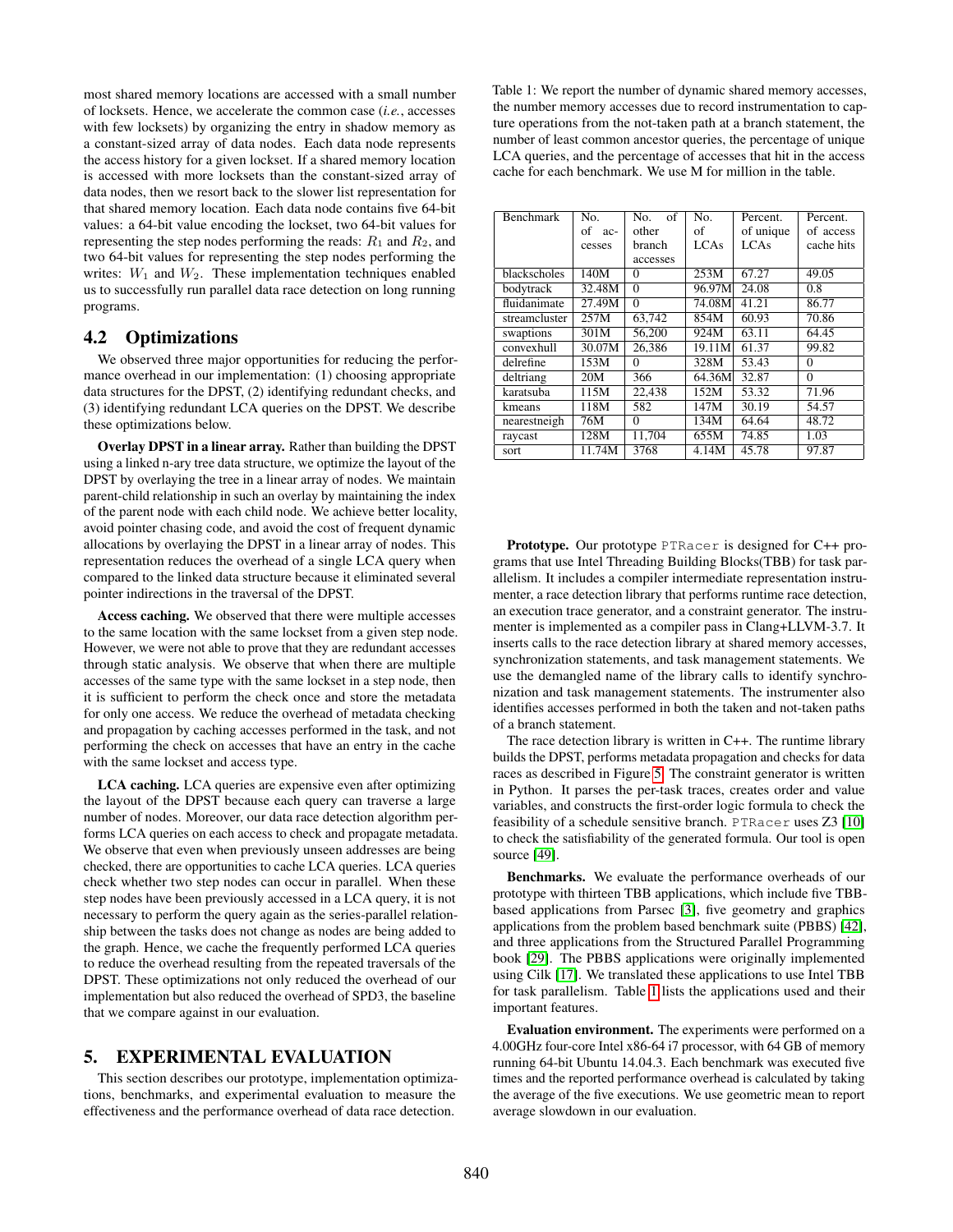<span id="page-8-0"></span>

Figure 8: Execution time slowdown of PTRacer and SPD3 when compared to a baseline without any instrumentation.

<span id="page-8-1"></span>

Figure 9: Execution time slowdown of PTRacer with and without data race detection with record instrumention from the not-taken path of a branch statement.

<span id="page-8-2"></span>

Figure 10: Execution time slowdown of PTRacer with and without access caching.

Effectiveness in detecting data races. To test the effectiveness of our prototype in detecting races, we have built a test suite of 120 unit tests that include racy and non-racy programs with and without locks and schedule sensitive branches. There were 60 races in total in the test suite. PTRacer successfully detects all the races in the racy suite without any false positives. In contrast, SPD3 detected 46 races, reported 40 false positives, and missed 14 races. We ran SPD3 multiple times to detect races in the presence of schedule sensitive branches. There were 14 races that were not detected by SPD3 even after performing multiple executions.

Performance overhead in comparison to **SPD3**. Figure [8](#page-8-0) reports the performance overhead of PTRacer and SPD3 when compared to a baseline without any instrumentation. We use LCA caching by default even with SPD3. There are two bars for each benchmark (smaller bars are better as it reports overheads). The average performance overhead of PTRacer is 6.7×. Although the average overhead is 6.7×, four applications, *streamcluster*, *swaptions*, *delRefine* and *raycast* have overhead greater than 10×. Among them, *streamcluster* and *swaptions* have large number of race detection checks and they perform a large number of LCA queries. Applications, *delRefine* and *raycast* have relatively fewer accesses but have no locality in their LCA queries and race checks (see Table [1\)](#page-7-1). The performance overhead of SPD3 is 5.4×. SPD3 maintains constant metadata for every shared memory location and does not detect data races in programs that use locks. PTRacer has similar overheads when compared to SPD3 and detects more races in the presence of locks and schedule sensitive branches.

Performance overhead in comparison to FastTrack. We compared the performance overhead of our implementation of FastTrack for tasks when compared to a baseline without any instrumentation. FastTrack aborted with out-of-memory errors with three applica-

<span id="page-8-3"></span>

Figure 11: Execution time slowdown of PTRacer with and without LCA caching.

tions, *streamcluster*, *delRefine* and *raycast*. These applications create many tasks and have a large number of shared accesses that prevent the use of optimized version of vector clocks. The average performance overhead of FastTrack for other applications, which did not abort with out-of-memory errors, is  $14\times$ .

Performance impact of record instrumentation from the nottaken path. Figure [9](#page-8-1) reports the performance overhead of PTRacer with and without the record instrumentation to capture operations from both the paths of a branch statement. The record instrumentation has increased the overhead of data race detection from 6.3× to 6.7×. With a nominal increase in performance overhead, the record instrumentation enables detection of races in the presence of schedule sensitive branches.

Performance benefits with access caching. Figure [10](#page-8-2) reports the effect of the access caching optimization on the performance overhead of PTRacer. The access caching optimization reduces the average performance overhead from  $8.5\times$  without access caching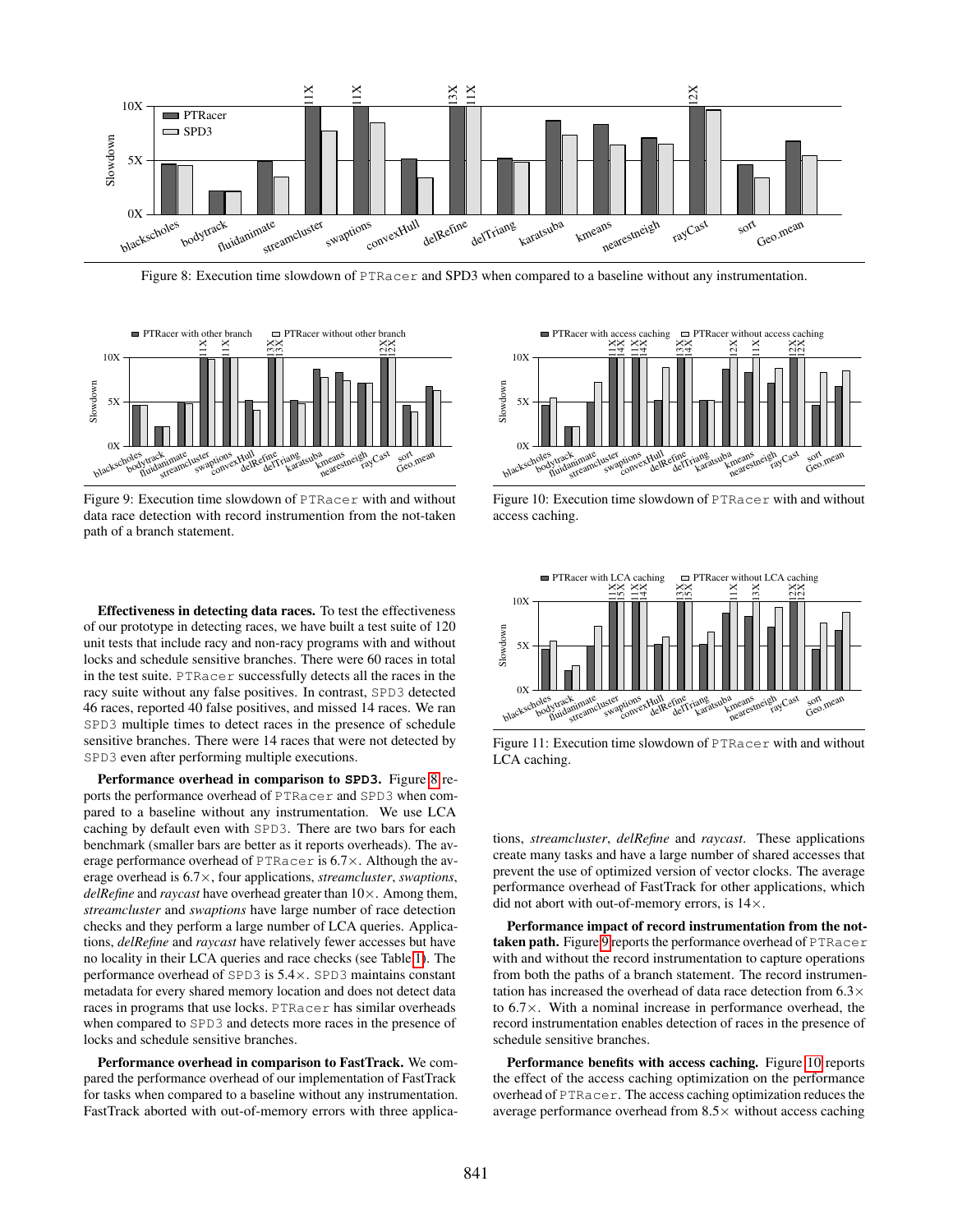<span id="page-9-0"></span>

Figure 12: Execution time slowdown of PTRacer when executed with 1, 2 and 4 threads.

to 6.7×. Most applications benefit from access caching. Three applications, *fluidanimate*, *convexhull*, and *sort* have significant reduction in overhead because a large fraction of the accesses hit in the access cache and do not perform the costly data race check and the metadata update. Applications *bodytrack*, *delrefine*, *deltriang*, and *raycast*, do not benefit from access caching since most locations are accessed once in a given step node.

Performance benefits with LCA caching. Figure [11](#page-8-3) reports the performance overhead of PTRacer with and without LCA caching when compared to a baseline without any instrumentation. On average, LCA caching reduces the performance overhead from 8.8× without LCA caching to 6.7×. All applications except raycast see a significant reduction in overheads as there are fewer unique LCA queries. Application, *raycast*, does not benefit much from LCA caching because of the large number of unique LCA queries.

Performance overhead for different number of threads. Figure [12](#page-9-0) reports the performance overhead of PTRacer when executed by restricting the task parallel runtime to use 1, 2, and 4 threads. The average overhead when executed with 1, 2, and 4 threads is  $6.8 \times$ ,  $6.6 \times$  and  $6.7 \times$  respectively. The average overhead is almost constant with increasing core count, which indicates that our approach scales well when the program is executed on machines with larger number of processors.

## 6. RELATED WORK

Data race detection in multithreaded programs. There is a large body of work on dynamic data race detection in thread based parallel programs [\[12,](#page-11-14) [16,](#page-11-8) [34,](#page-12-16) [41,](#page-12-17) [48\]](#page-12-11). FastTrack [\[16\]](#page-11-8) represents the state-of-the-art in dynamic data race detection for threaded programs. FastTrack detects data races in the given execution by tracking happens-before relations between shared memory accesses. The overhead of race detection with FastTrack can be high when executed on programs that create many threads as the metadata is proportional to the number of threads. Further, FastTrack only detects races that occur in a given schedule. Eraser [\[40\]](#page-12-18) uses a lockset-based approach and checks for errors in locking discipline. Lockset-based approaches often have lower performance overhead when compared to happens-before based approaches, but can report false positives.

There are dynamic approaches [\[5,](#page-11-15) [11,](#page-11-16) [14,](#page-11-17) [18,](#page-11-18) [28\]](#page-12-19) that attempt to reduce the overhead of race detection through sampling. But these approaches often miss data races while trying to reduce the overhead. There are several proposals for static race detection [\[1,](#page-11-19) [13,](#page-11-20) [32,](#page-12-20) [35\]](#page-12-21). While static detection approaches are appealing as they have no runtime performance overhead, they can produce a large number of false positives.

Predictive testing for threaded programs. There are also numerous approaches that attempt to detect races and other concurrency errors feasible in a different schedule derived from a trace of a multithreaded program [\[20,](#page-11-21) [21,](#page-11-11) [43,](#page-12-22) [45,](#page-12-9) [47\]](#page-12-10). Predictive testing ideally can detect feasible races for a given input as long as all operations that can occur in different thread schedules occur in the observed trace. However, most predictive testing techniques bound the instruction window (up to 4K instructions) to make it practical. PTRacer provides guarantees similar to an ideal predictive testing by leveraging the structure of the task parallel execution and by maintaining appropriate metadata. Further, it detects races that can occur in other schedules in the presence of schedule sensitive branches using record instrumentation.

Data race detection in task parallel programs. The approach proposed by Mellor-Crummey *et al.* [\[30\]](#page-12-3) and Nondeterminator [\[15\]](#page-11-7) were seminal in proposing the detection of apparent data races in task parallel programs using the series-parallel execution graph. Subsequently, these techniques have been enhanced to handle locks [\[8\]](#page-11-5), to handle task graphs in Habanero-Java [\[37\]](#page-12-5), and to detect races without serial execution with SPD3 [\[36,](#page-12-6) [38\]](#page-12-4). Our proposed research uses the DPST representation in SPD3 and is inspired by the access histories in the ALL-SETS algorithm for Cilk [\[8\]](#page-11-5).

Determinacy checkers. In the absence of synchronization, data race freedom ensures determinism [\[4,](#page-11-22) [26\]](#page-11-23). Even in deterministic programs there can be a large number of schedules for different inputs. There are proposals that memoize past schedules [\[9\]](#page-11-24) and limit the execution to a set of input covering schedules [\[2\]](#page-11-25). Tardis [\[26\]](#page-11-23) checks for determinism by maintaining a log of accesses and identifying conflicting accesses between tasks. In contrast, our approach detects data races both in the presence and absence of synchronization operations.

# 7. CONCLUSION

This paper addresses the problem of detecting apparent data races in task parallel programs with a parallel detector that handles locks. The key insight is to leverage the execution graph of a task parallel program to determine if accesses can occur in parallel and design metadata that tracks a constant number of access histories for each lockset held before an access to a shared memory location. PTRacer uses static analysis and instrumentation to identify operations that can happen in the not-taken path in the presence of schedule sensitive branches and detects apparent races that can occur in other schedules for a given input. In summary, PTRacer is a data race detector for task parallel programs that (a) runs in parallel, (b) detects data races when the program uses locks, (3) maintains per-location metadata that is independent of the number of dynamic accesses, and (4) detects apparent races not only in the observed schedule but also in other schedules for a given input.

## 8. ACKNOWLEDGMENTS

We thank the annonymous reviewers for their feedback on the initial draft of this paper. This paper is based on work supported in part by NSF CAREER Award CCF–1453086, a sub-contract of NSF Award CNS–1116682, and a NSF Award CNS–1441724.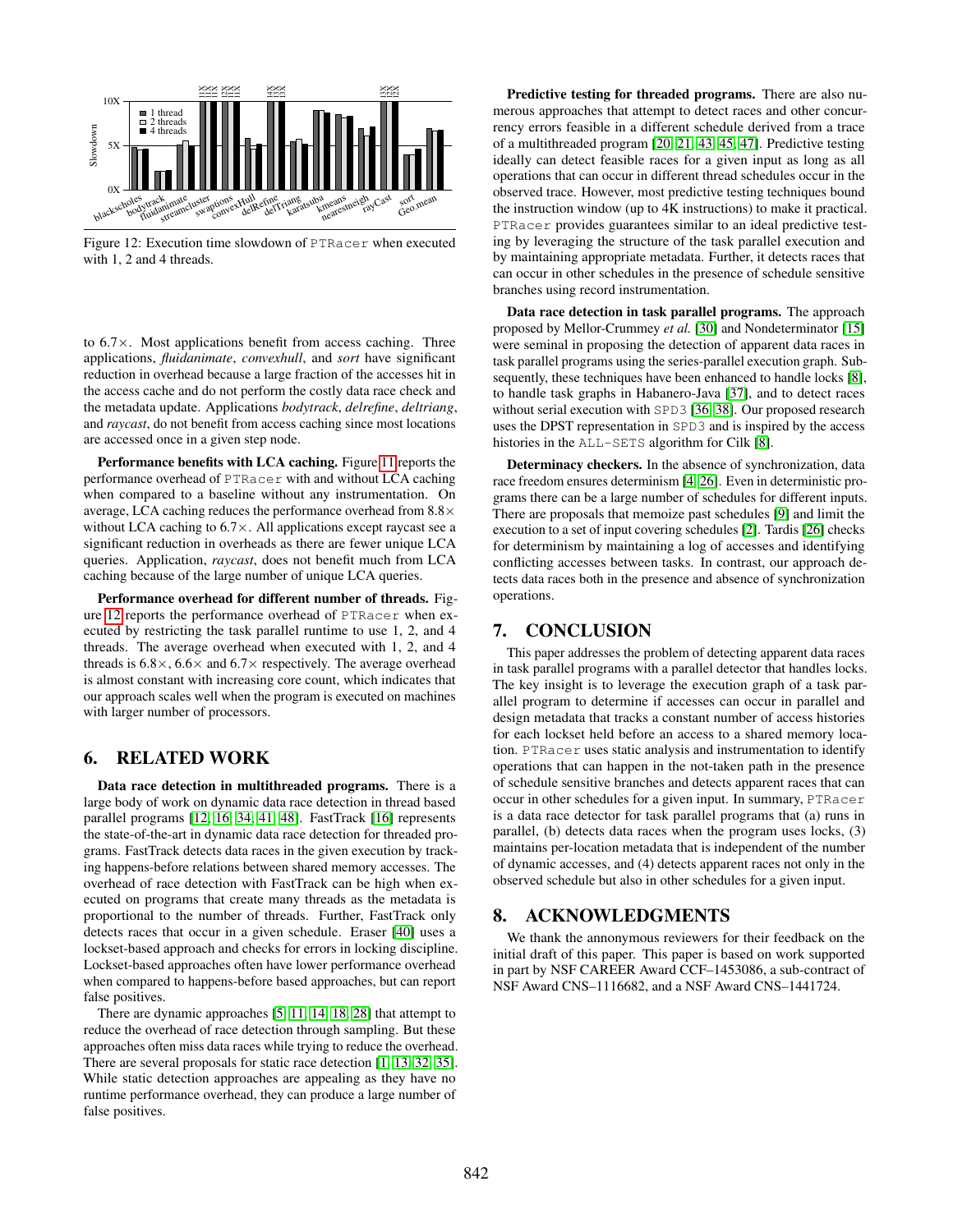# 9. ARTIFACT DESCRIPTION

Our artifact is publicly available through GitHub at the following URL [https://github.com/rutgers-apl/PTRacer.](https://github.com/rutgers-apl/PTRacer) The artifact is structured as follows: (1) tdebug-lib contains the PTRacer dynamic data race detection library for Intel TBB programs, (2) PTRacersolver contains the constraint generator written in python that constructs the first-order logic formula to check the feasibility of a schedule sensitive branch, (3) spd3-lib contains our implementation of the SPD3 dynamic data race detector for TBB programs, (4) tdebug-llvm contains the compiler pass in Clang+LLVM 3.7 that instruments the TBB program with calls to the data race detection library, (5) tbb-lib contains the modified Intel TBB library to enable data race detection, and (6) test\_suite contains 120 unit tests, which includes racy and non-racy programs with and without locks and schedule sensitive branches.

The benchmark applications used for performance evaluation is available for download at [http://bit.ly/29i3OYL.](http://bit.ly/29i3OYL) The entire artifact including the tools and the benchmark applications requires approximately 6 GB of storage space.

## 9.1 Setup

Run-time Environment. PTRacer has been developed and tested on a 4.00GHz four-core Intel x86-64 i7 processor, with 64 GB of memory running 64-bit Ubuntu 14.04.3. PTRacer works on C++ programs that use the Intel TBB library. PTRacer requires the C++ programs to be compiled with the Clang+LLVM compiler provided with the artifact.

Software Dependencies. Our artifact uses CMake to compile the Clang+LLVM sources. CMake can be downloaded from [https:](https://cmake.org/download/) [//cmake.org/download/.](https://cmake.org/download/) To install CMake on Ubuntu use

```
$ sudo apt-get install cmake
```
PTRacer uses Z3 to check the satisfiability of the generated formula. Z3 is available on GitHub at the URL [https://github.com/](https://github.com/Z3Prover/z3) [Z3Prover/z3.](https://github.com/Z3Prover/z3) To install Z3, execute the following commands:

```
$ cd <Z3_base_directory>
```

```
$ python scripts/mk_make.py
```

```
$ cd build; make
```

```
$ export PYTHONPATH =
  <path_to_Z3_base_directory>/build
```
Our artifact uses jgraph, a postscript graphing tool, to generate the performance graph. The jgraph tool is available as a package for installation on Ubuntu. To install *jgraph* on Ubuntu, execute the following command:

```
$ sudo apt-get install jgraph
```
To convert the postscript graph generated by jgraph to a pdf we use epstopdf. To install epstopdf on Ubuntu, execute the following command:

```
$ sudo apt-get install texlive-font-utils
```
Installation. We provide two bash scripts to automate the installation of PTRacer and SPD3: build\_PTRacer.sh and build\_SPD3.sh. We use  $\langle PT\_ROOT \rangle$  to refer to the base directory of our artifact.

To build PTRacer, run the build\_PTRacer.sh shell script.

```
$ cd <PT_ROOT>
```

```
$ source build_PTRacer.sh
```
To build SPD3, run the build\_SPD3.sh shell script.

```
$ cd <PT_ROOT>
```
\$ source build\_SPD3.sh

Note, the shell scripts have to be sourced at the command-line. The installation will fail if they are run as executables (*i.e.*, with ./ command).

Download the benchmarks from [http://bit.ly/29i3OYL.](http://bit.ly/29i3OYL) To unpack the benchmarks,

```
$ cd <PT_ROOT>
```
\$ tar -xvf <path\_to\_benchmarks.tar.gz>

## 9.2 Usage

Test-suite. The unit tests can be compiled by running make in the test\_suite directory. The unit tests are compiled using the Clang+LLVM compiler provided in the artifact, which instruments the unit tests with calls to the data race detection library. To execute each unit test use

```
$ ./<unit_test>
```
Alternatively, we provide a python script run\_tests.py to execute all test programs and generate a test report. To run PTRacer on the unit tests use

```
$ python run_tests.py -d ptracer > report.txt
```
To run SPD3 use

```
$ python run_tests.py -d spd3 > report.txt
```
Note, to execute PTRacer on the unit tests, first run the build script for PTRacer and then run run\_tests.py. Similarly, for SPD3, first run the build script for SPD3. This is necessary since the build scripts setup the appropriate paths to run the specific data race detector.

Benchmarks. We provide a python script that executes PTRacer and SPD3 on the benchmarks. Since the benchmark applications are long running we suggest using the nohup command to run the script. To run the benchmarks,

```
$ cd benchmarks
$ nohup python run_bmarks.py > report.txt &
```
Note, to execute PTRacer on the unit tests, first run the build script for PTRacer and then run run\_bmarks.py. Similarly, for SPD3, first run the build script for SPD3.

## 9.3 Expected Results

Test-suite. The python script run\_tests.py reports the number of unit tests that succeed or fail. A unit test succeeds if the data race detection tool reports all the data races that exist in the unit test and does not report any false positives. For all the unit tests that failed, the python script reports the cause of the failure, whether it was due to a missed data race or a false positive. All the unit tests are expected to succeed when executed with PTRacer. In contrast, SPD3 is expected to miss races and report false positives.

Benchmarks. The python script run\_bmarks.py executes PTRacer and SPD3 on each benchmark application and generates a bar graph called Slowdown\_graph.pdf. This graph shows the relative slowdown of executing the benchmark application with the data race detection tool over the baseline execution without instrumentation. The average slowdown of PTRacer over the benchmark suite on a x86-64 bit 4.00GHz machine with four cores and 64GB RAM (with simultaneous multithreading disabled) is expected to be  $6.7\times \pm 1\times$ . The mean slowdown of SPD3 is expected to be 5.4 $\times$ .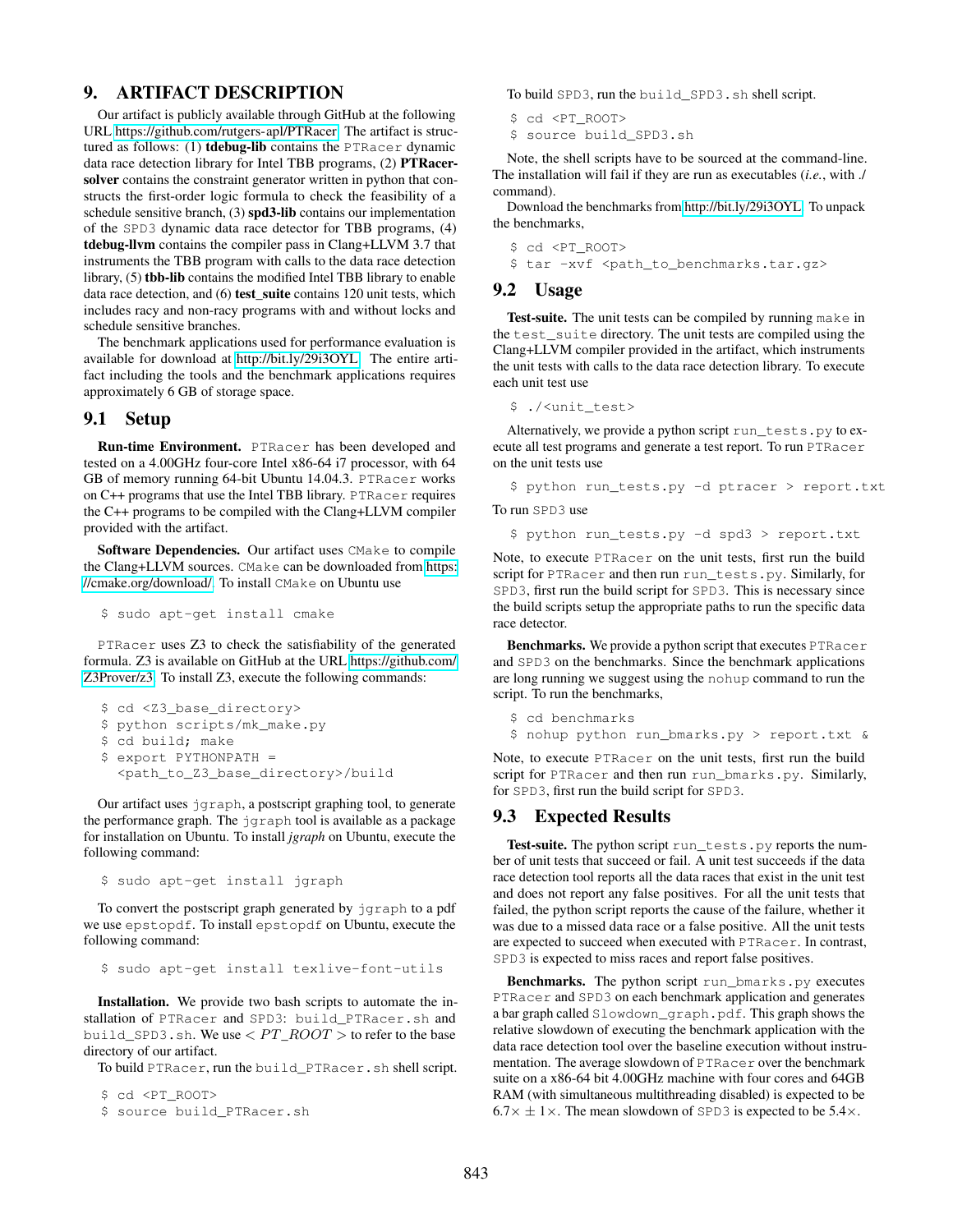## 10. REFERENCES

- <span id="page-11-19"></span>[1] M. Abadi, C. Flanagan, and S. N. Freund. Types for safe locking: Static race detection for java. *ACM Trans. Program. Lang. Syst.*, 28(2):207–255, 2006.
- <span id="page-11-25"></span>[2] T. Bergan, L. Ceze, and D. Grossman. Input-covering schedules for multithreaded programs. In *Proceedings of the 2013 ACM SIGPLAN International Conference on Object Oriented Programming Systems Languages & Applications*, pages 677–692, 2013.
- <span id="page-11-13"></span>[3] C. Bienia, S. Kumar, J. P. Singh, and K. Li. The parsec benchmark suite: Characterization and architectural implications. In *Proceedings of the 17th International Conference on Parallel Architectures and Compilation Techniques*, pages 72–81, 2008.
- <span id="page-11-22"></span>[4] R. L. Bocchino, Jr., V. S. Adve, D. Dig, S. V. Adve, S. Heumann, R. Komuravelli, J. Overbey, P. Simmons, H. Sung, and M. Vakilian. A type and effect system for deterministic parallel java. In *Proceedings of the 24th ACM SIGPLAN Conference on Object Oriented Programming Systems Languages and Applications*, pages 97–116, 2009.
- <span id="page-11-15"></span>[5] M. D. Bond, K. E. Coons, and K. S. McKinley. Pacer: Proportional detection of data races. In *Proceedings of the 31st ACM SIGPLAN Conference on Programming Language Design and Implementation*, pages 255–268, 2010.
- <span id="page-11-1"></span>[6] V. Cavé, J. Zhao, J. Shirako, and V. Sarkar. Habanero-java: The new adventures of old x10. In *Proceedings of the 9th International Conference on Principles and Practice of Programming in Java*, pages 51–61, 2011.
- <span id="page-11-2"></span>[7] P. Charles, C. Grothoff, V. Saraswat, C. Donawa, A. Kielstra, K. Ebcioglu, C. von Praun, and V. Sarkar. X10: An object-oriented approach to non-uniform cluster computing. In *Proceedings of the 20th Annual ACM SIGPLAN Conference on Object-oriented Programming, Systems, Languages, and Applications*, pages 519–538, 2005.
- <span id="page-11-5"></span>[8] G.-I. Cheng, M. Feng, C. E. Leiserson, K. H. Randall, and A. F. Stark. Detecting data races in cilk programs that use locks. In *Proceedings of the 10th ACM Symposium on Parallel Algorithms and Architectures*, pages 298–309, 1998.
- <span id="page-11-24"></span>[9] H. Cui, J. Wu, C.-C. Tsai, and J. Yang. Stable deterministic multithreading through schedule memoization. In *Proceedings of the 9th USENIX Conference on Operating Systems Design and Implementation*, pages 1–13, 2010.
- <span id="page-11-12"></span>[10] L. De Moura and N. Bjørner. Z3: An efficient smt solver. In *Proceedings of the Theory and Practice of Software, 14th International Conference on Tools and Algorithms for the Construction and Analysis of Systems*, pages 337–340, 2008.
- <span id="page-11-16"></span>[11] L. Effinger-Dean, B. Lucia, L. Ceze, D. Grossman, and H.-J. Boehm. Ifrit: Interference-free regions for dynamic data-race detection. In *Proceedings of the ACM International Conference on Object Oriented Programming Systems Languages and Applications*, pages 467–484, 2012.
- <span id="page-11-14"></span>[12] T. Elmas, S. Qadeer, and S. Tasiran. Goldilocks: A race and transaction-aware java runtime. In *Proceedings of the 28th ACM SIGPLAN Conference on Programming Language Design and Implementation*, pages 245–255, 2007.
- <span id="page-11-20"></span>[13] D. Engler and K. Ashcraft. Racerx: Effective, static detection of race conditions and deadlocks. In *Proceedings of the Nineteenth ACM Symposium on Operating Systems Principles*, pages 237–252, 2003.
- <span id="page-11-17"></span>[14] J. Erickson, M. Musuvathi, S. Burckhardt, and K. Olynyk. Effective data-race detection for the kernel. In *In Proceedings of the 9th USENIX conference on Operating systems design and implementation*, 2010.
- <span id="page-11-7"></span>[15] M. Feng and C. E. Leiserson. Efficient detection of determinacy races in cilk programs. In *Proceedings of the 9th ACM Symposium on Parallel Algorithms and Architectures*, pages 1–11, 1997.
- <span id="page-11-8"></span>[16] C. Flanagan and S. N. Freund. Fasttrack: Efficient and precise dynamic race detection. In *Proceedings of the 30th ACM SIGPLAN Conference on Programming Language Design and Implementation*, pages 121–133, 2009.
- <span id="page-11-0"></span>[17] M. Frigo, C. E. Leiserson, and K. H. Randall. The implementation of the cilk-5 multithreaded language. In *Proceedings of the ACM SIGPLAN 1998 Conference on Programming Language Design and Implementation*, pages 212–223, 1998.
- <span id="page-11-18"></span>[18] J. L. Greathouse, Z. Ma, M. I. Frank, R. Peri, and T. Austin. Demand-driven software race detection using hardware performance counters. In *Proceedings of the 38th Annual International Symposium on Computer Architecture*, pages 165–176, 2011.
- <span id="page-11-4"></span>[19] D. Grossman and R. E. Anderson. Introducing parallelism and concurrency in the data structures course. In *Proceedings of the 43rd ACM Technical Symposium on Computer Science Education*, 2012.
- <span id="page-11-21"></span>[20] J. Huang, O. Luo, and G. Rosu. Gpredict: Generic predictive concurrency analysis. In *Proceedings of the 37th International Conference on Software Engineering - Volume 1*, pages 847– 857, 2015.
- <span id="page-11-11"></span>[21] J. Huang, P. O. Meredith, and G. Rosu. Maximal sound predictive race detection with control flow abstraction. In *Proceedings of the 35th ACM SIGPLAN Conference on Programming Language Design and Implementation*, pages 337–348, 2014.
- <span id="page-11-9"></span>[22] J. Huang and L. Rauchwerger. Finding schedule-sensitive branches. In *Proceedings of the 2015 10th Joint Meeting on Foundations of Software Engineering*, pages 439–449, 2015.
- <span id="page-11-10"></span>[23] J. Huang, C. Zhang, and J. Dolby. Clap: Recording local executions to reproduce concurrency failures. In *Proceedings of the 34th ACM SIGPLAN Conference on Programming Language Design and Implementation*, pages 141–152, 2013.
- <span id="page-11-6"></span>[24] V. Kahlon, F. Ivančić, and A. Gupta. Reasoning about threads communicating via locks. In *Proceedings of the 17th International Conference on Computer Aided Verification*, pages 505–518, 2005.
- <span id="page-11-3"></span>[25] D. Lea. A java fork/join framework. In *Proceedings of the ACM 2000 Conference on Java Grande*, pages 36–43, 2000.
- <span id="page-11-23"></span>[26] L. Lu, W. Ji, and M. L. Scott. Dynamic enforcement of determinism in a parallel scripting language. In *Proceedings of the 35th ACM SIGPLAN Conference on Programming Language Design and Implementation*, pages 519–529, 2014.